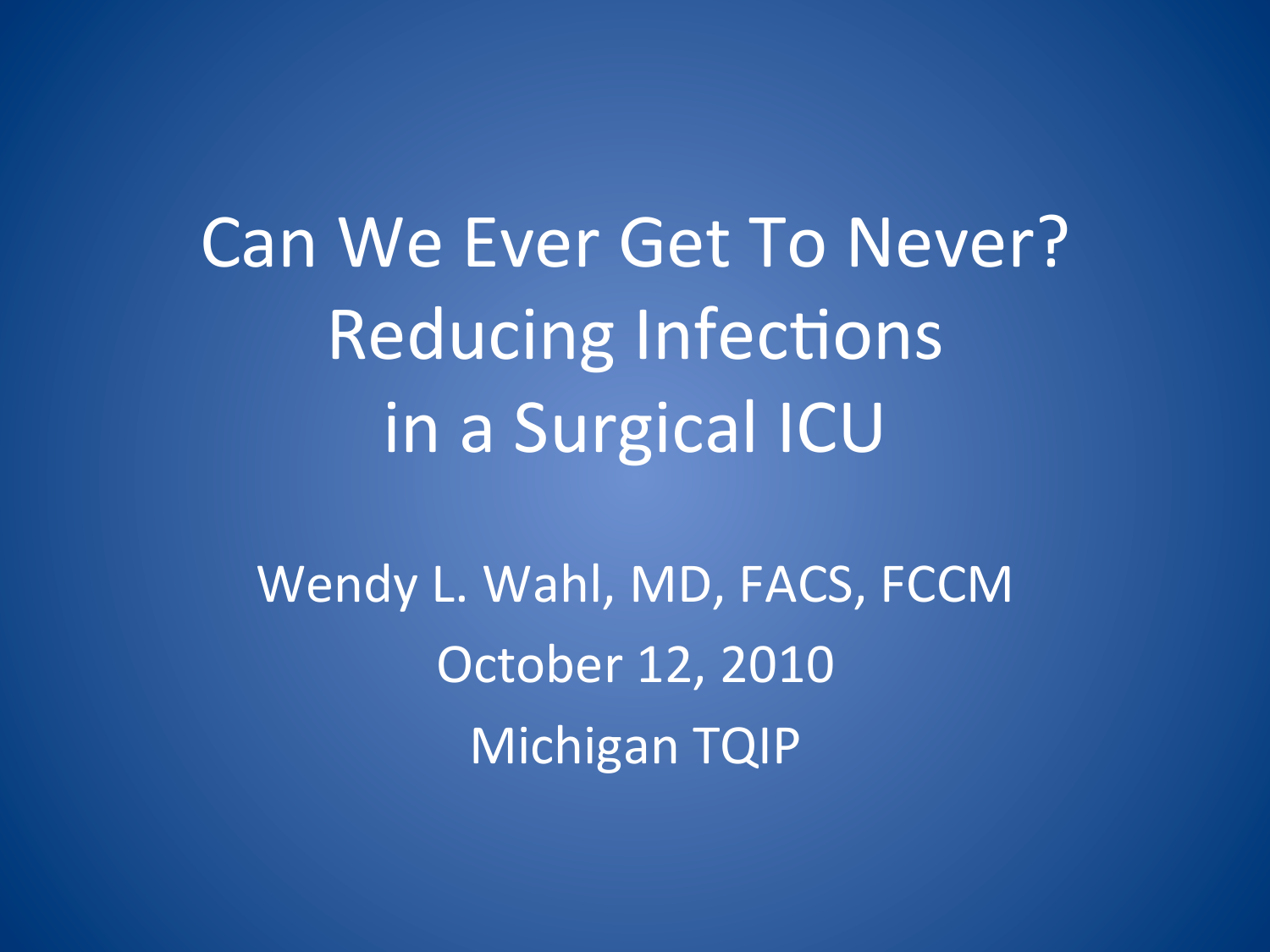# "The Unit"

- 10 ICU beds, 6 floor status beds
	- Trauma, Burns, Emergent General Surgery patients
	- Dedicated surgical intensivists
	- Protocols for patient care since ~1996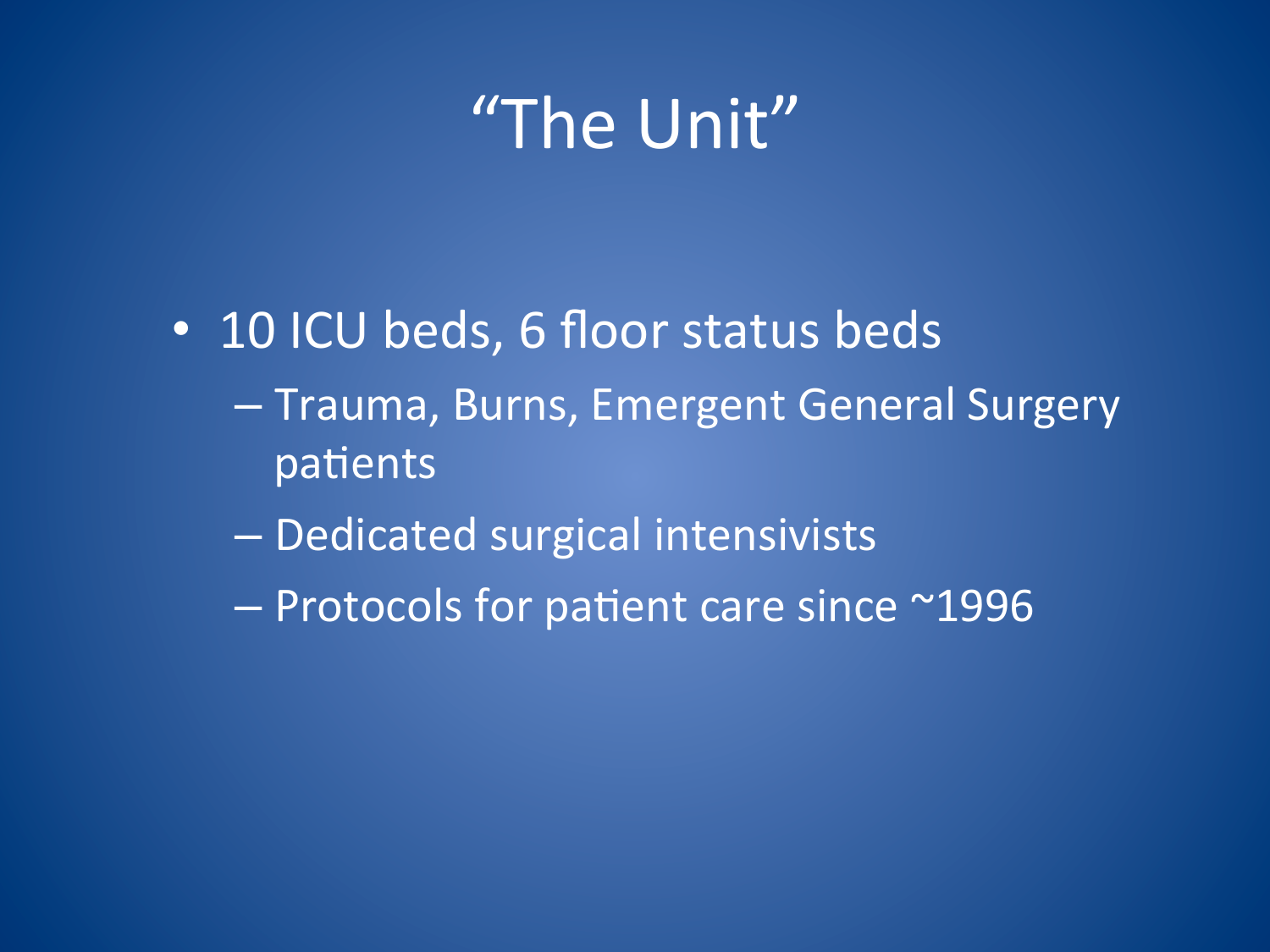# The Problem-State of the Unit in October 1999

- Infection rates high compared to NNIS

- Ventilator associated pneumonia
- Catheter associated (related) blood stream infections
- No routine reporting of infection rates to medical director/nurse manager
- No routine discussion between unit director and nursing leadership/staff about rates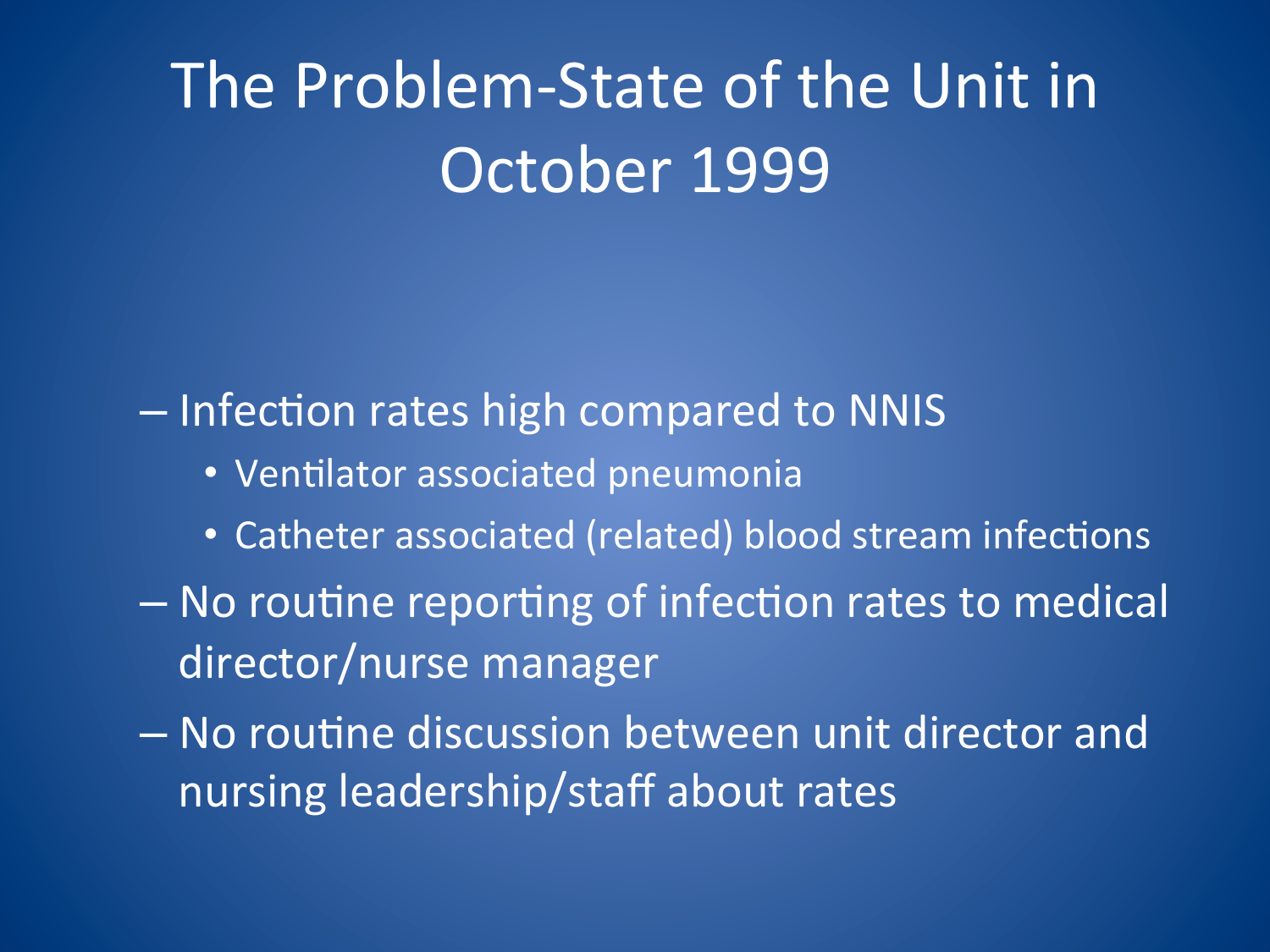## BSI and VAP Rates in 1999



**Year(**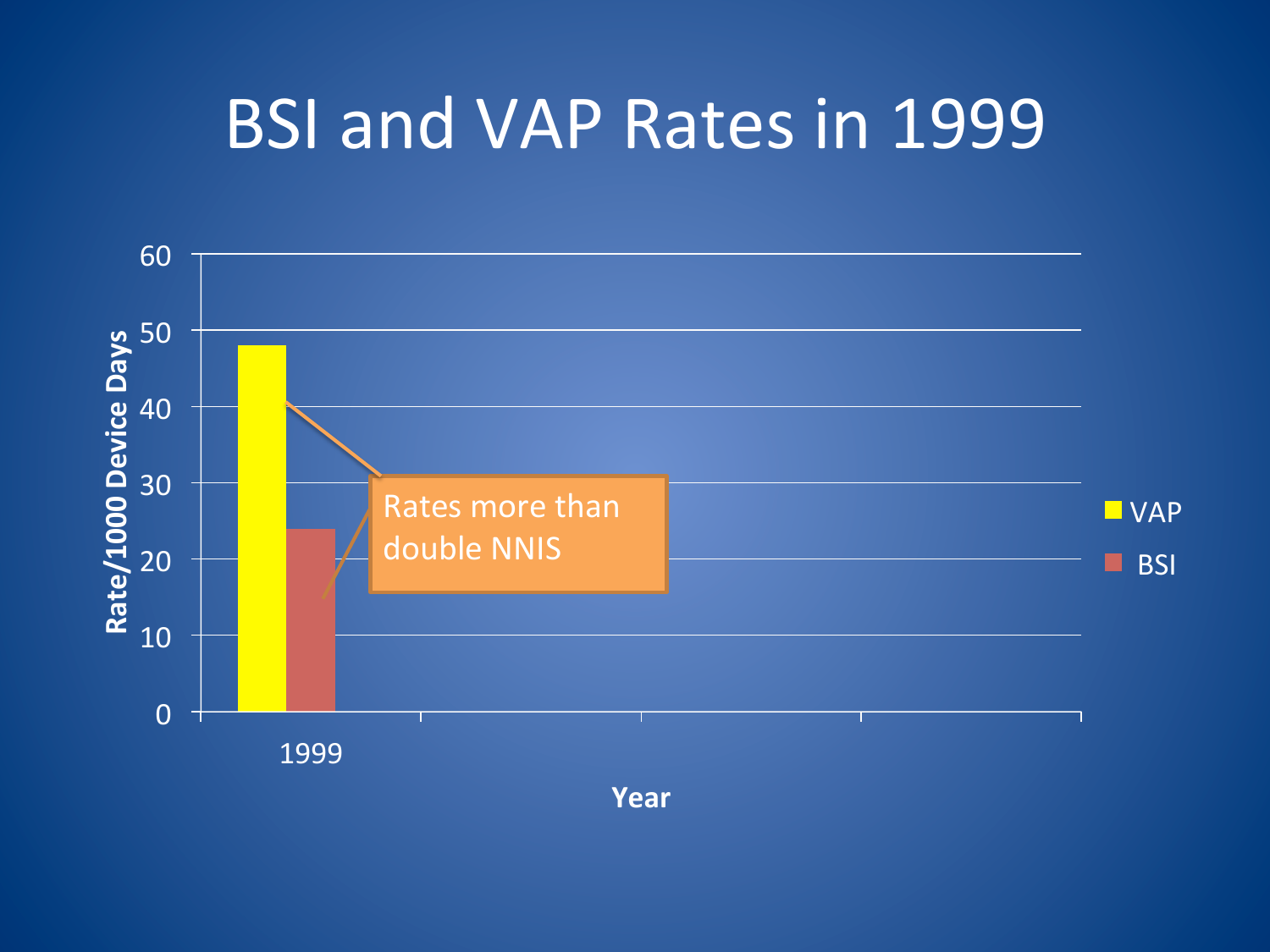# Rates at Least Two Times > NNIS!

- How did this make me feel?
	- Disbelief
	- Anger
	- Sadness
	- Acceptance
	- Desire to improve (surgeon's competitiveness!)
- What was "I" going to do about it?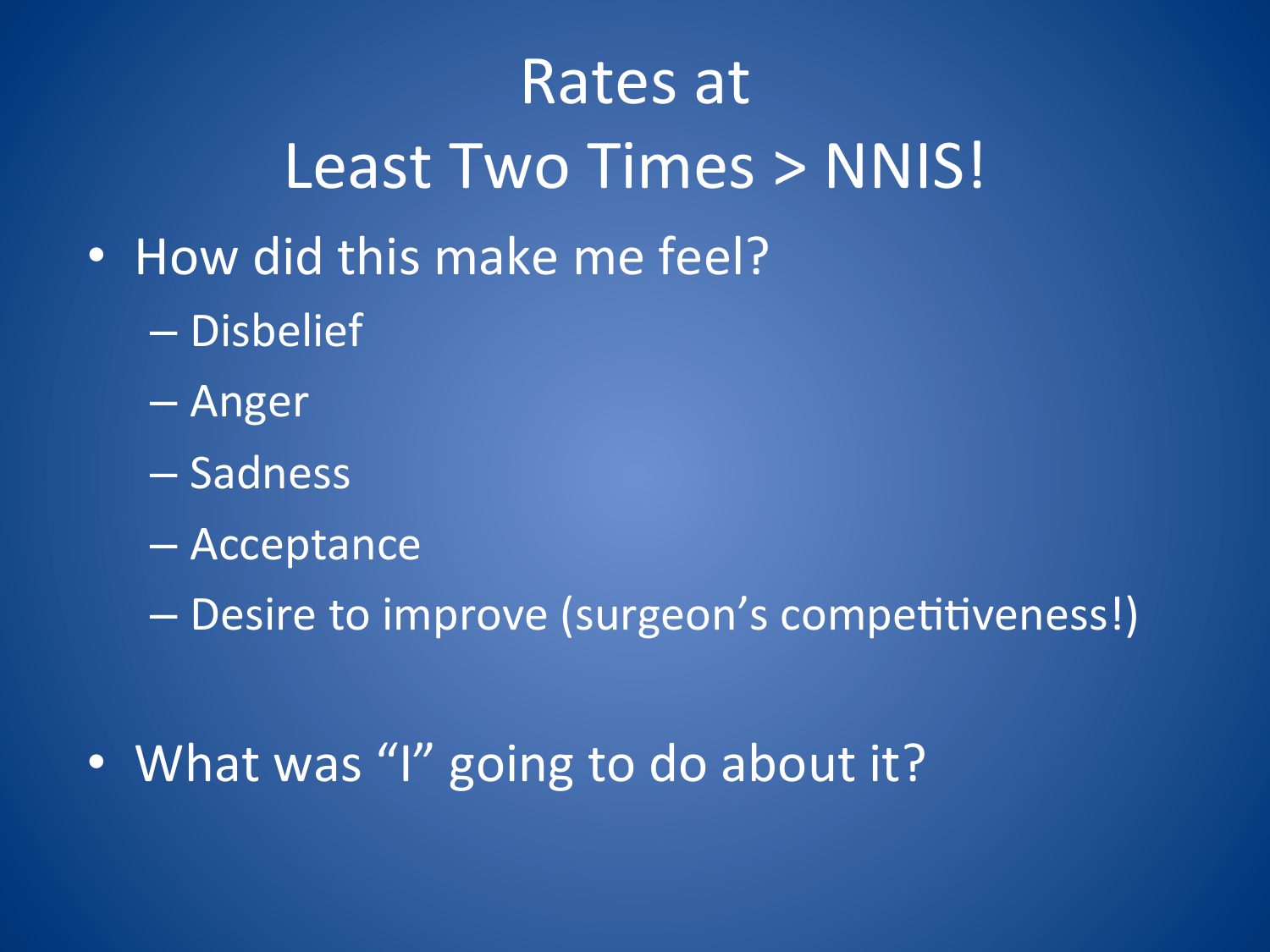# The Plan

#### • Decision to form a multidisciplinary team

- ICU medical director
- Nurse manager
- Bedside nursing
- Respiratory therapy
- Infection control liaison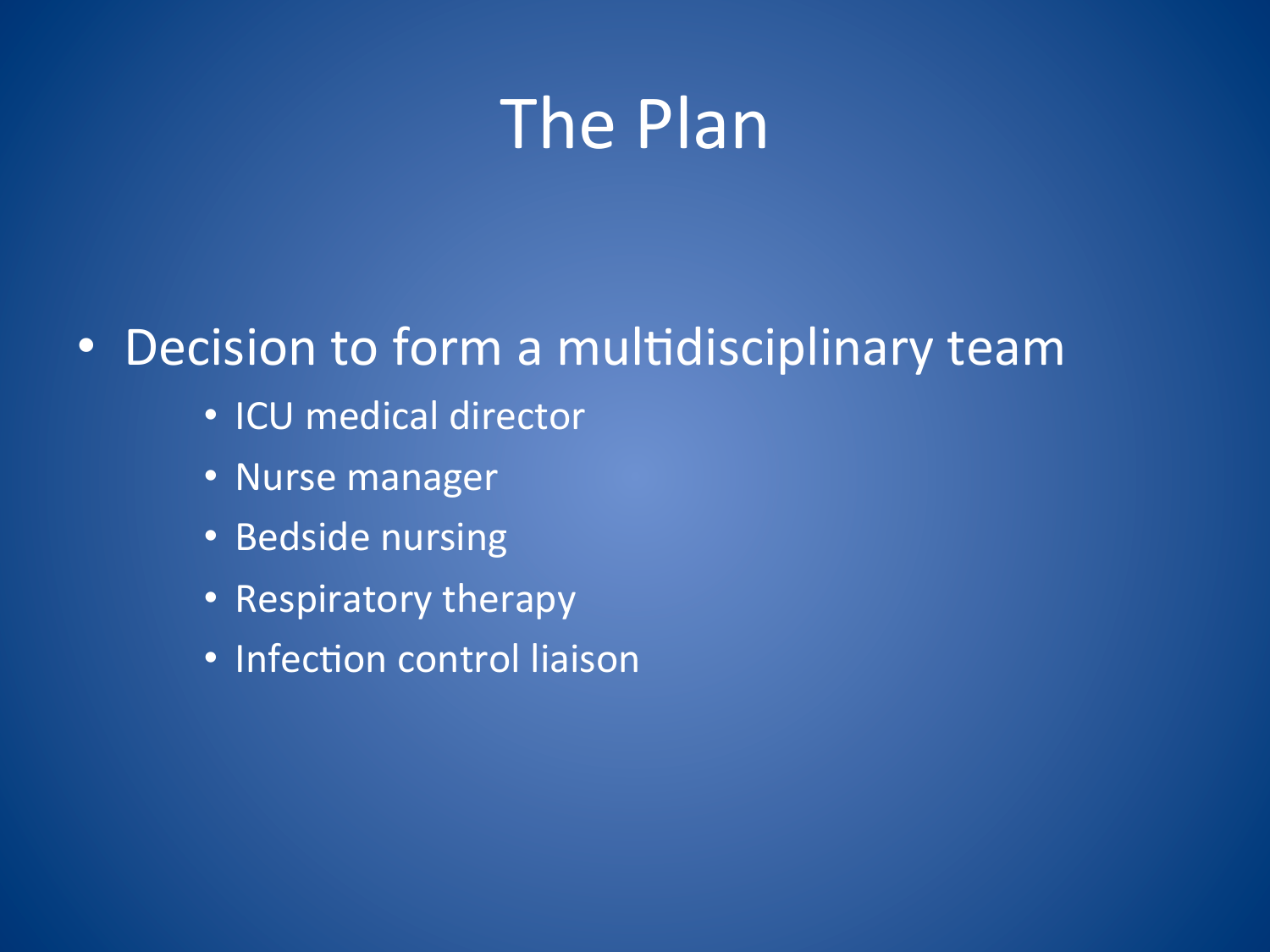# Multidisciplinary Team

#### • Review rates

- Compared to unit's own data
- Compared to NNIS (National Nosocomial Infection Surveillance) rates
	- What type of centers are these?
- Review current policies for the ICU
	- How did these compare to hospital-wide policies?
	- $-$  How was the information disseminated?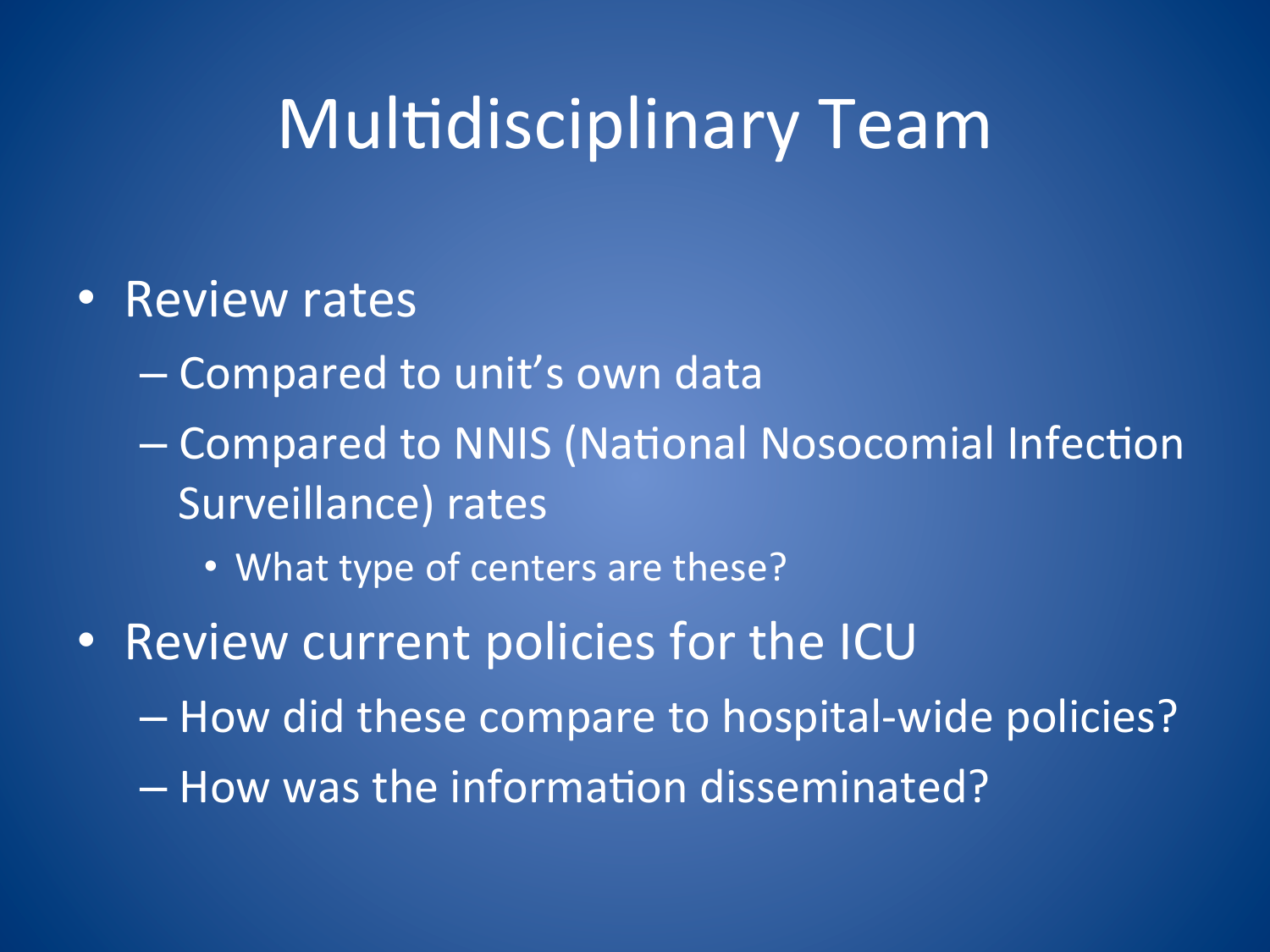#### The Team's Approach

• Review of best practices available in literature and CDC recommendations for infection control practices

> $-$  Plan to comply with at least the minimum CDC recommendations

 $-$  Plan to add other best practices from literature review

• Regular meetings with the "shareholders"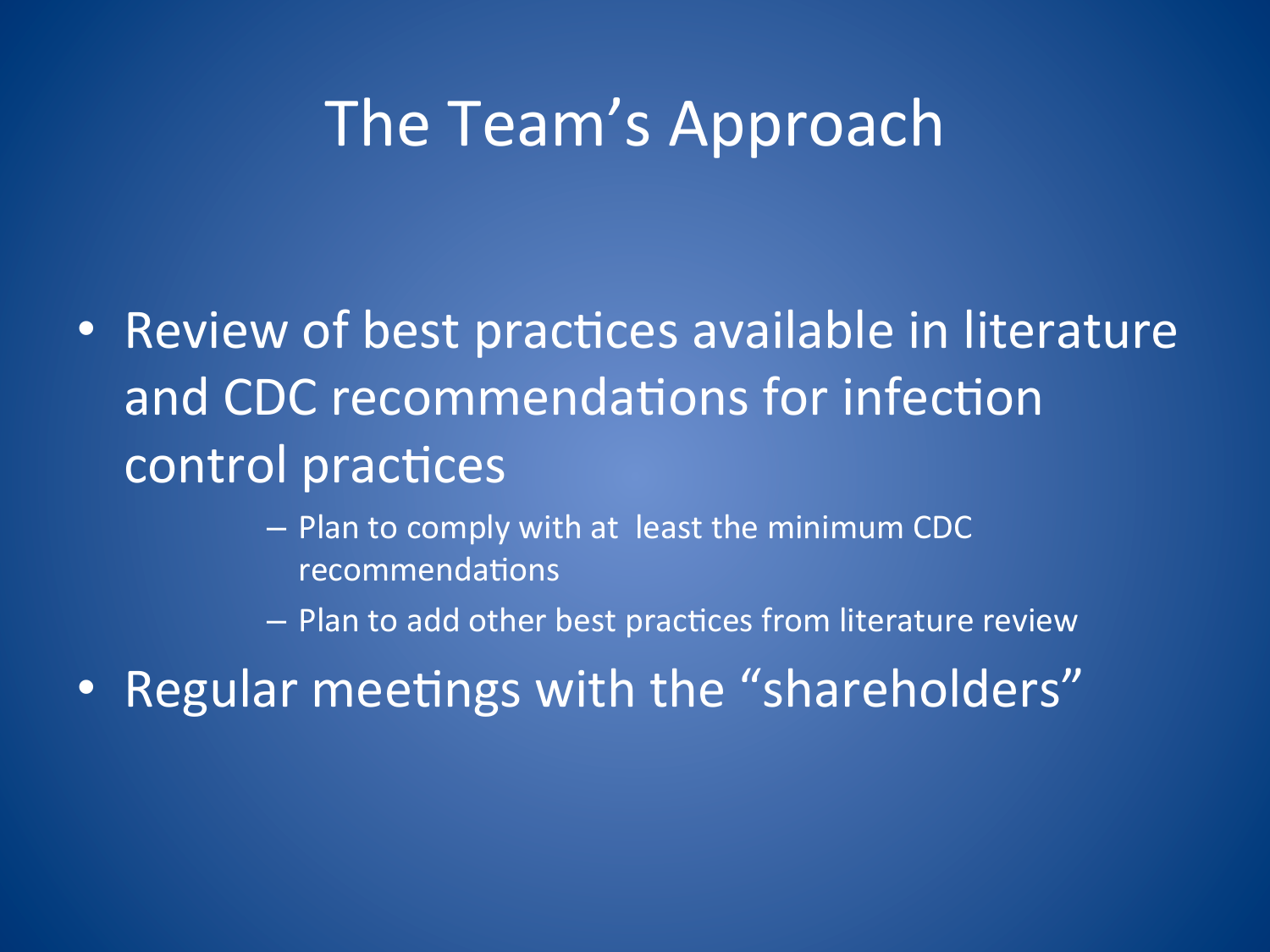# **What Happened?**

• Almost no change in rates for most of 2000 - Reviewed education - Ensured most up to date recommendations

• Had not "looked" at the process - For successful change must see the process in practice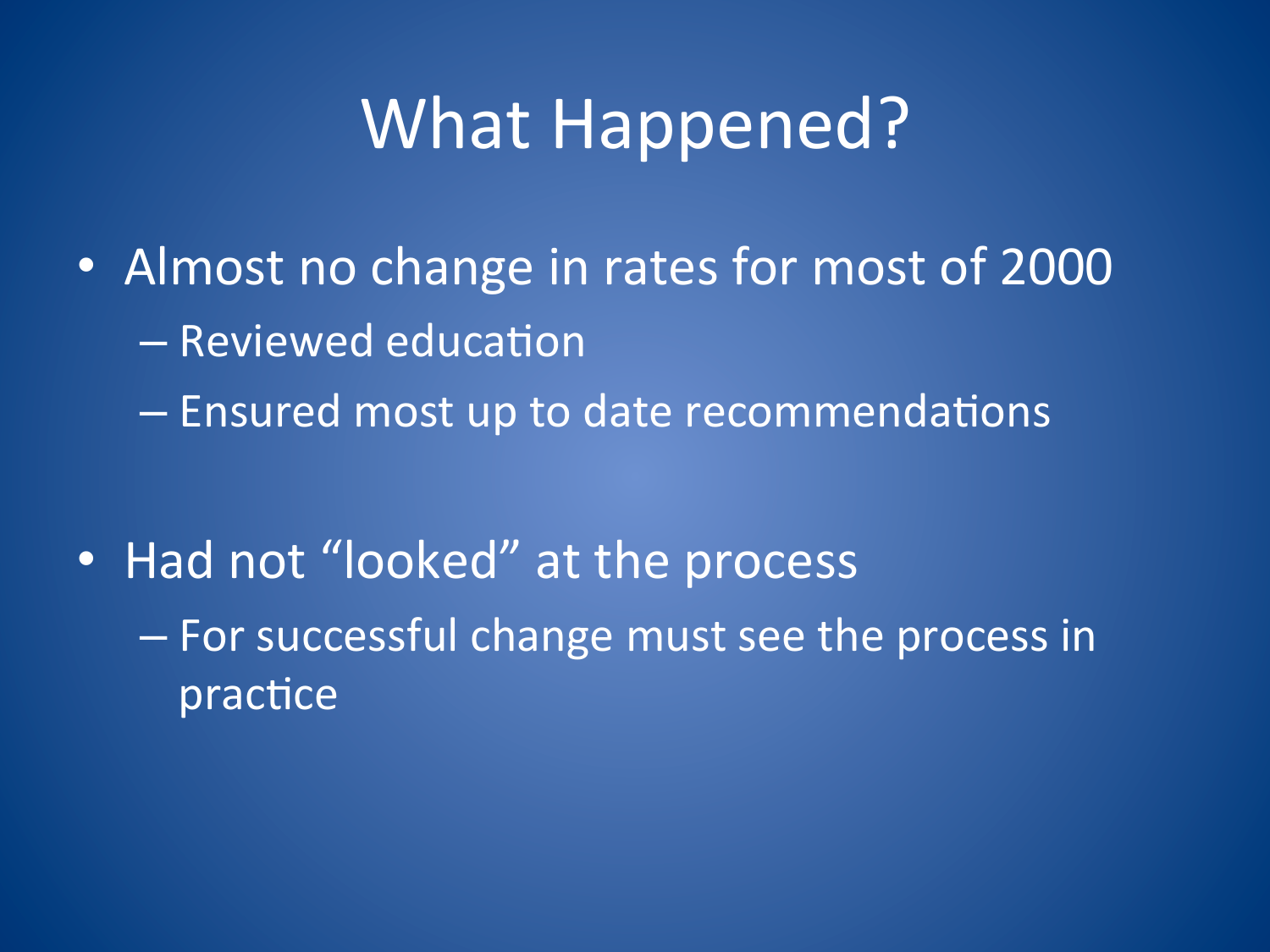#### Walked the Walk and Stopped the Talk

- Observed care of central venous catheters
	- $-$  During routine catheter care
	- During complex dressings changes
	- During patient "baths"
- Observed oral care and routine ventilator care
	- Frequency of care
	- How suctioning was performed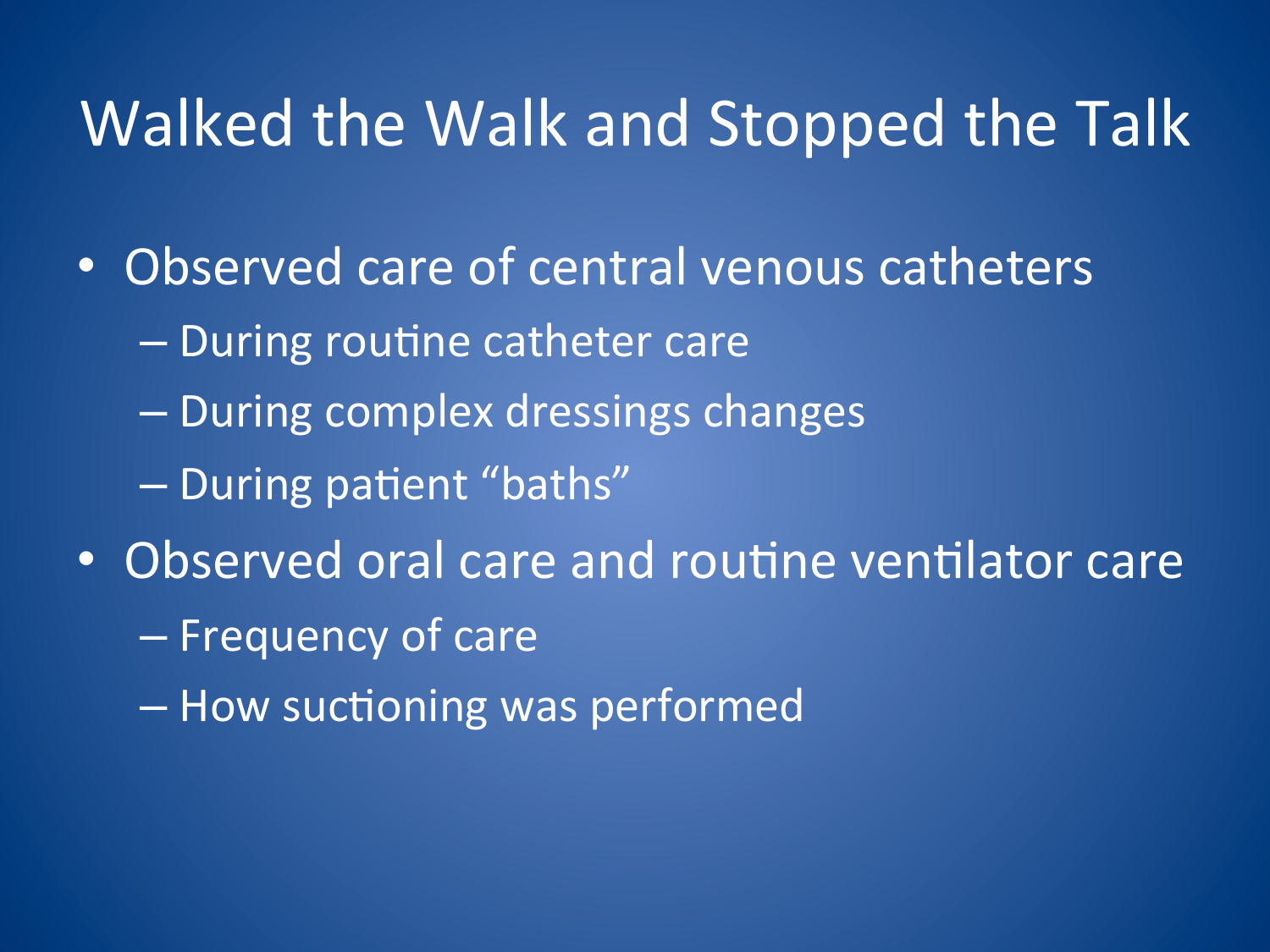#### **New Developments**

- 2000-switch to central venous catheters (CVC)-coated with silver-chlorhexidine
	- Hospital chose silver-chlorhexidine rather than Rifampin-minocycline
	- CDC recommendation only to use coated catheters if rates > benchmark
- Reviewed data about ventilator tubing changes, in-line suctioning....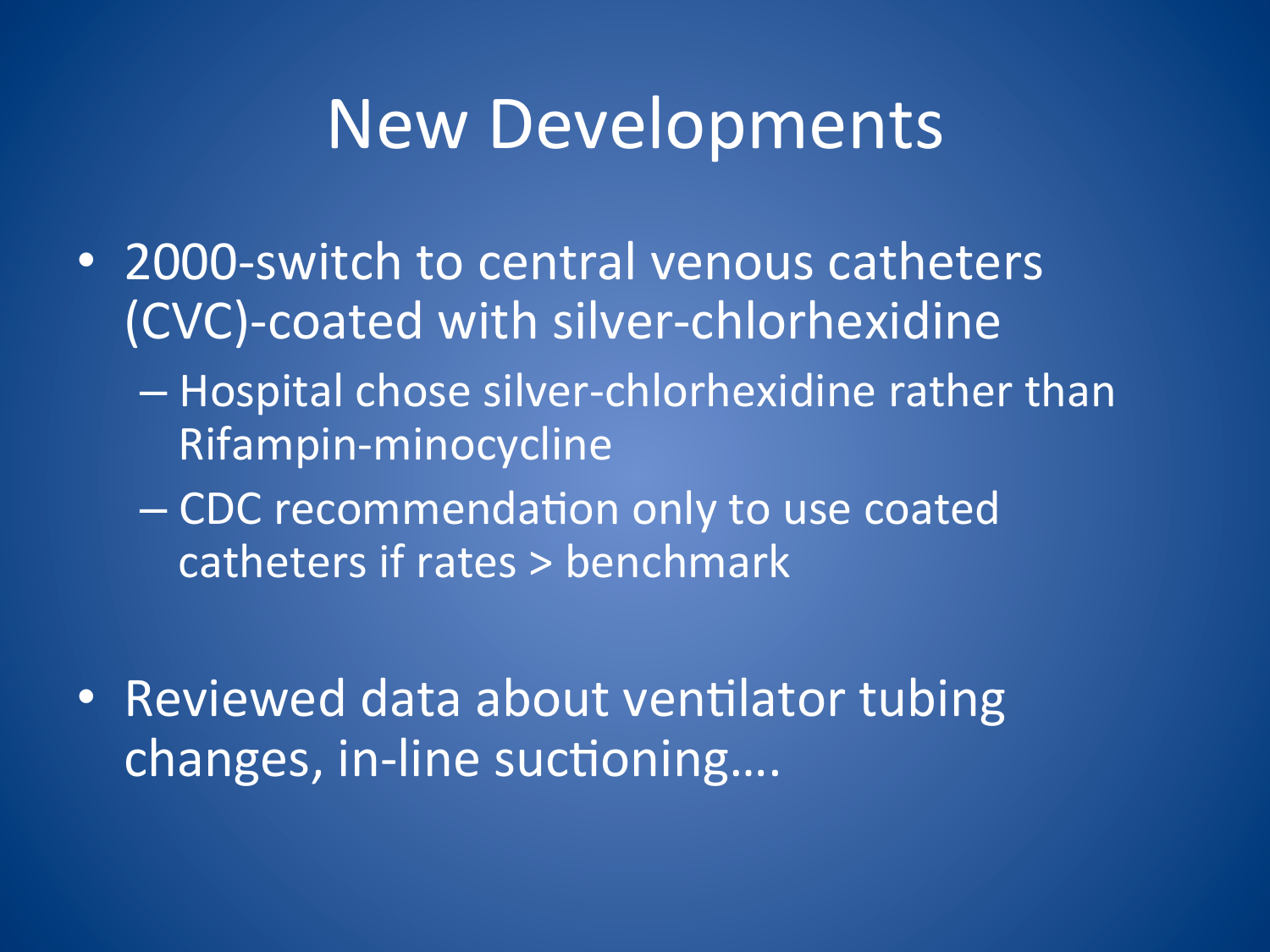## 2001-Are we there yet?

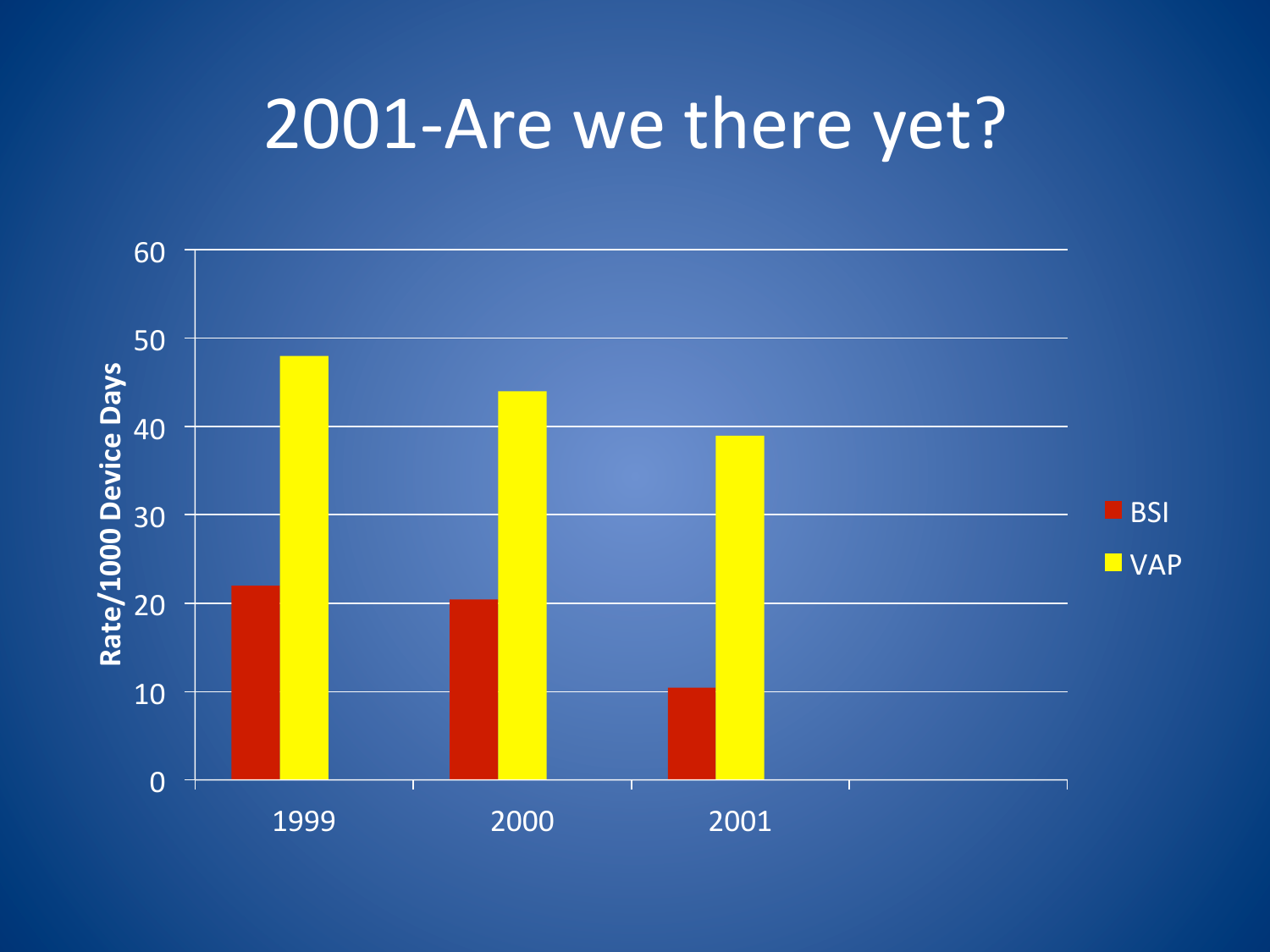## BSI 2001-2003

Encouraged after drop from 1999 to 2001 7/2001-Second generation CVC used 2002-All non-burn line changes performed as clinically indicated rather than routinely 7/2002-Chloraprep used for skin site preparation and line carts available for supplies 2003 Use of insulin drips recommended but not mandatory for goal of glucose <150 mg/dL (after visit to friend's hospital who was a cardiothoracic surgeon)  $7/2003$  Biopatch® trial for patients with wounds and central venous catheters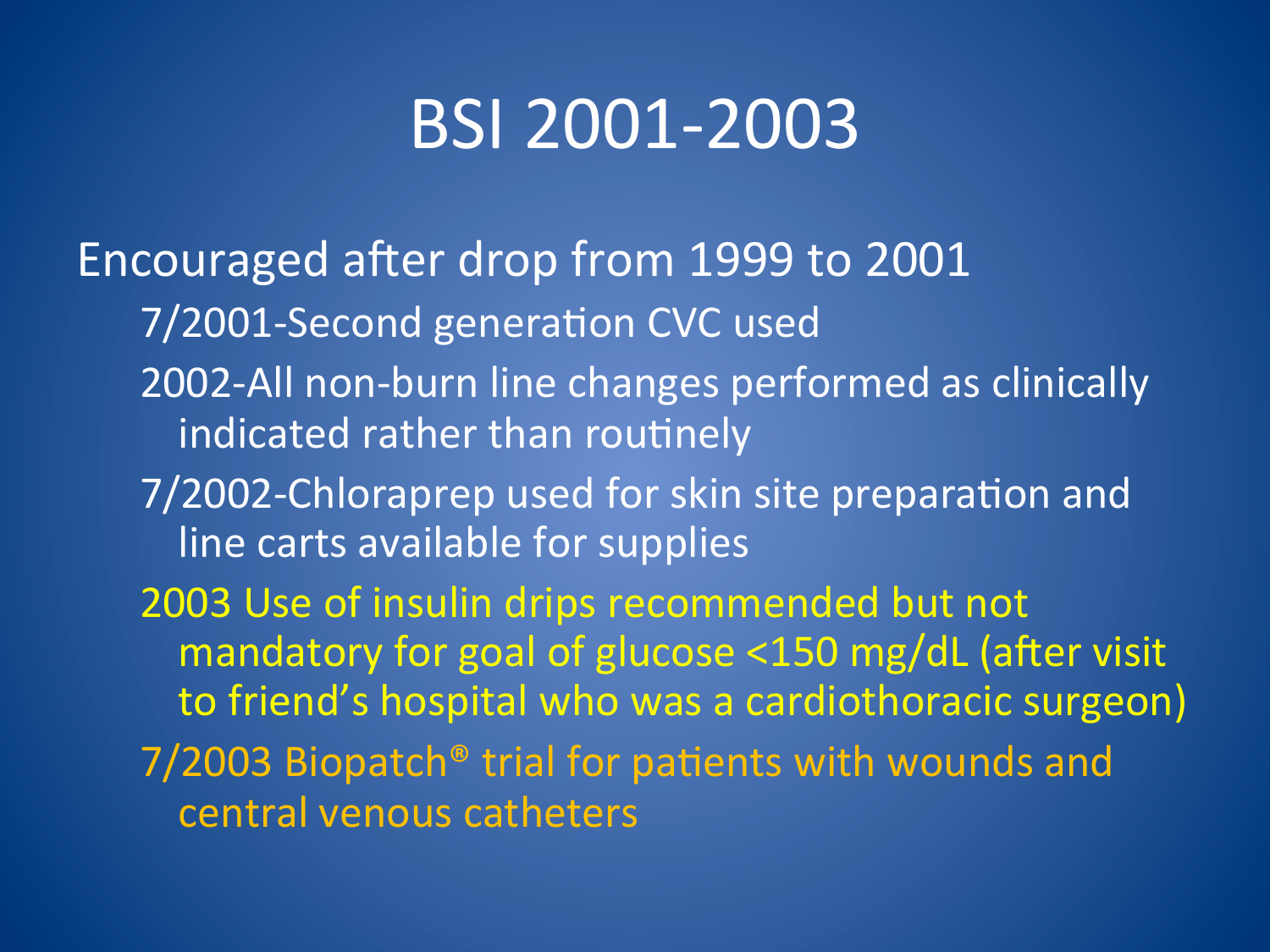# **Burn Only BSI Rates** Before and After Biopatch Use

![](_page_13_Figure_1.jpeg)

![](_page_13_Figure_2.jpeg)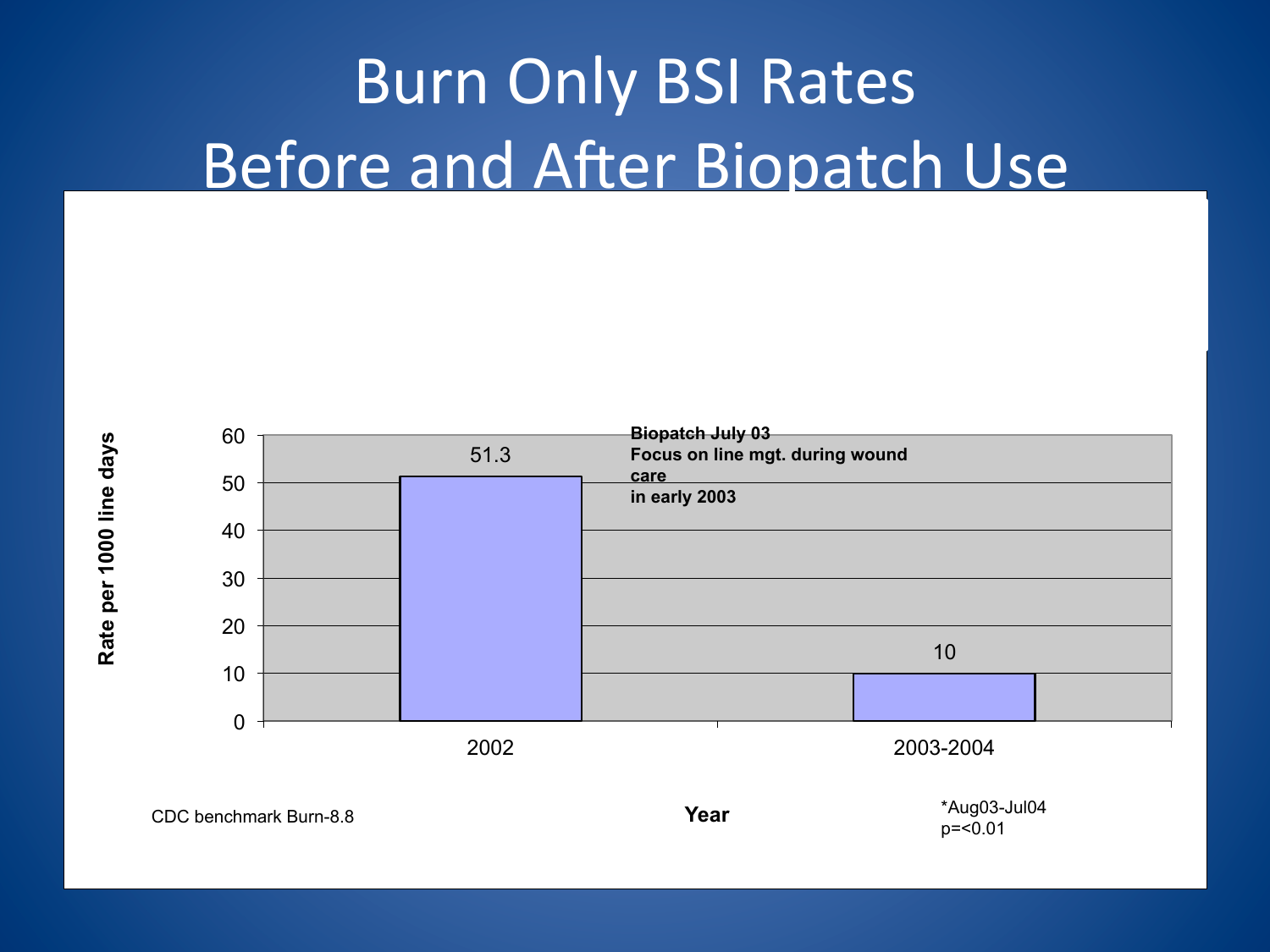### VAP 2001-2003

• 2003-changed unit protocol to bronchoalveolar lavage (BAL) for primary mode of VAP diagnosis

• Trials of various mouth care products throughout the hospital and in our ICU

• Use of insulin drips start, not mandatory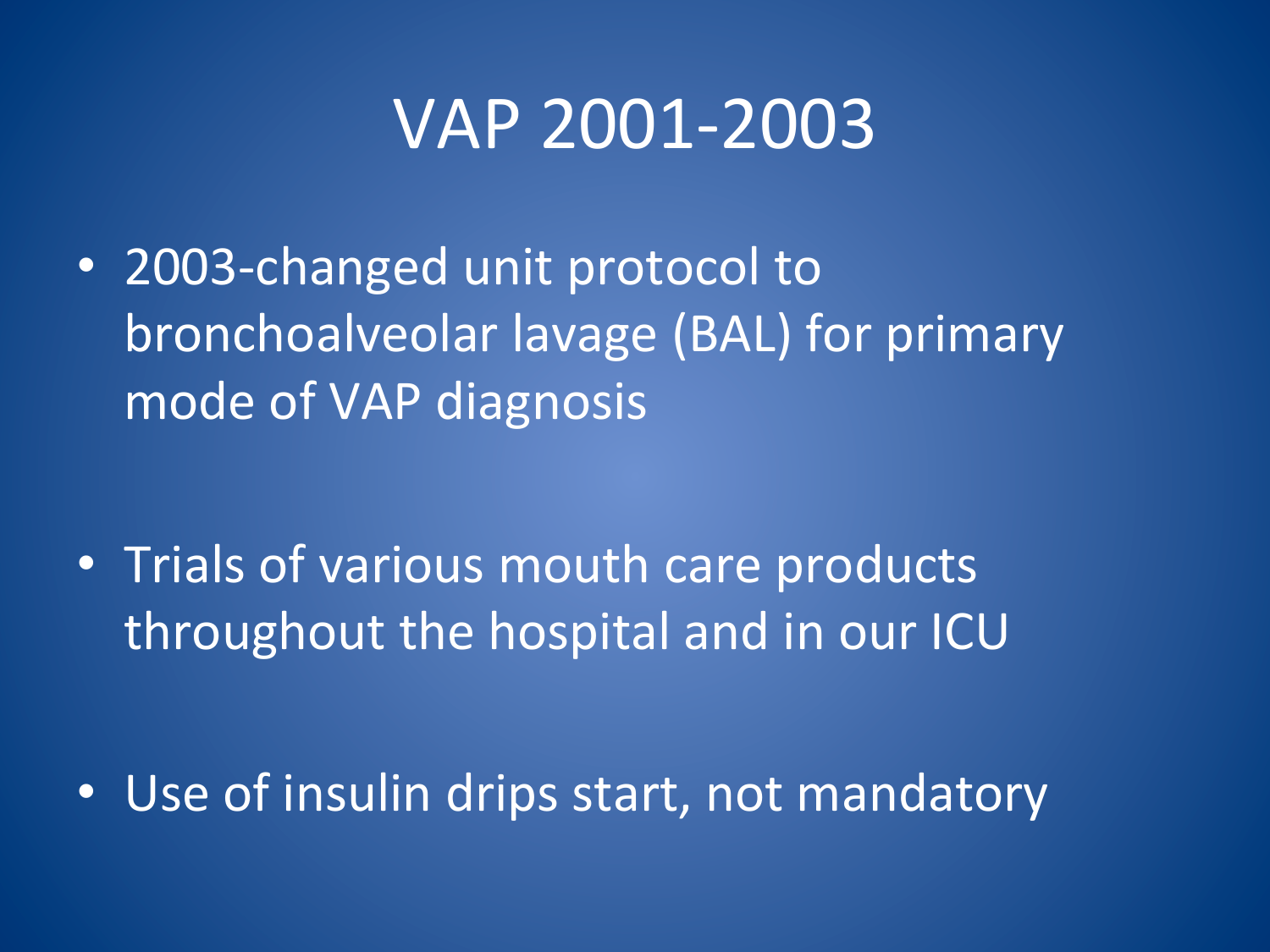### Interest Waning

- Despite focused efforts and modest improvements, interest waning UNTIL:
	- Change in nurse manager
	- Change in infection control liaison
	- Change in respiratory therapist manager
	- Changes in bedside nursing representation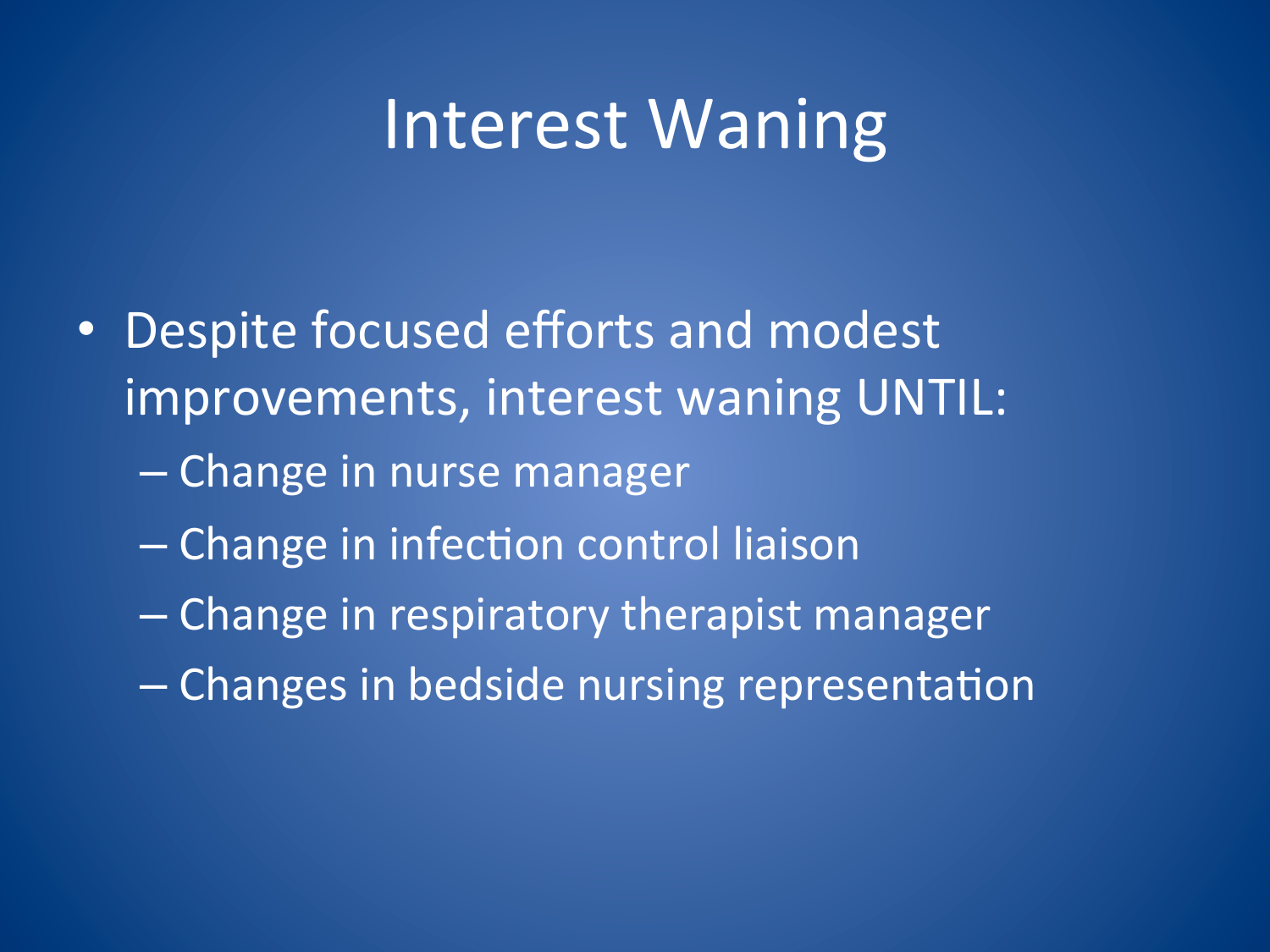# Keystone in Michigan 2005

- Apply what was thought to be best practices to reduce mortality and infectious complications in ICU's
	- Targeted VAP and BSI due to incidence and costs in ventilated patients
		- DVT prophylaxis
		- · Stress ulcer prophylaxis (SUP)
		- 8 am glucose <110 mg/dL
		- Head of bed at 30°
		- Daily weaning parameters
		- Daily wake up
		- Sedation holiday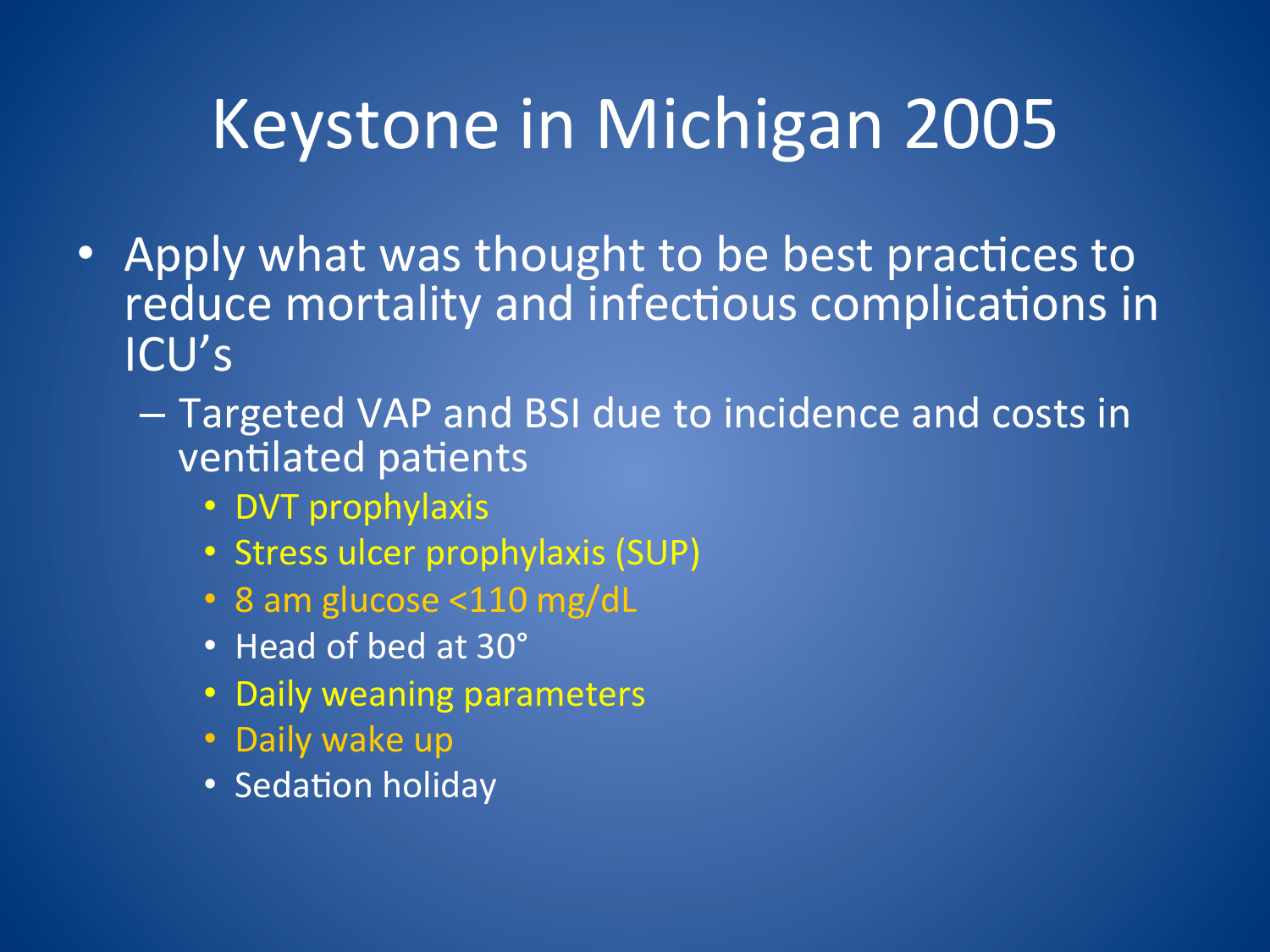# Keystone in our ICU

- Elective decision to submit data (CCMU was the target ICU submitting data)
	- Electronic data capture
	- Daily print out of compliance
- · Protocols already in place for stress ulcer prophylaxis, DVT prophylaxis, weaning parameters
	- Head of bed at 30° (HOB up) and glucose compliance added
	- DID NOT KNOW compliance with existing measures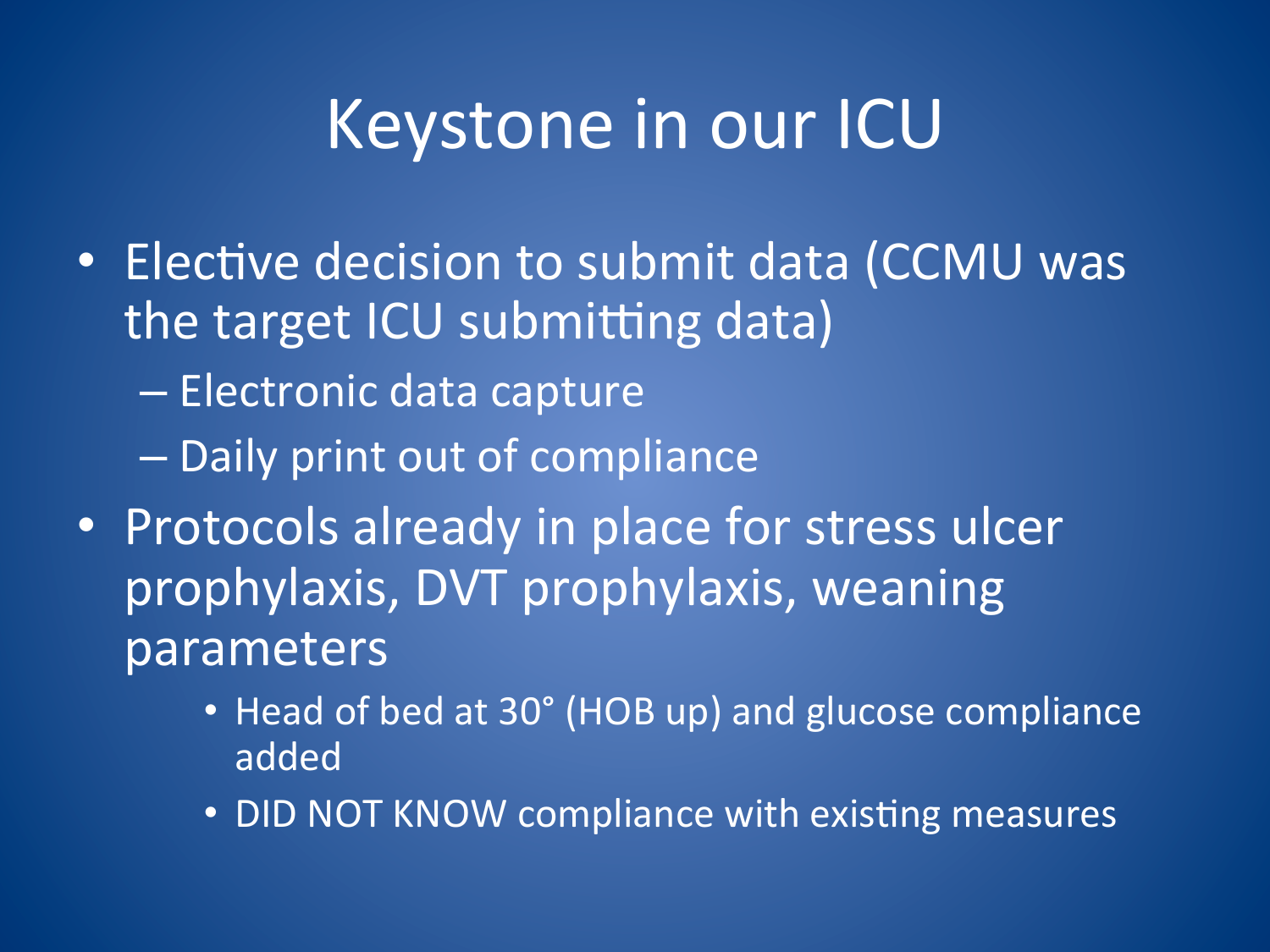## Keystone-Non-Scientific Side

- Brought together the "team" again
	- New leaders
	- New ideas
	- New goals
- Sense of teamwork-"It takes a village"
- Reinvigorated past efforts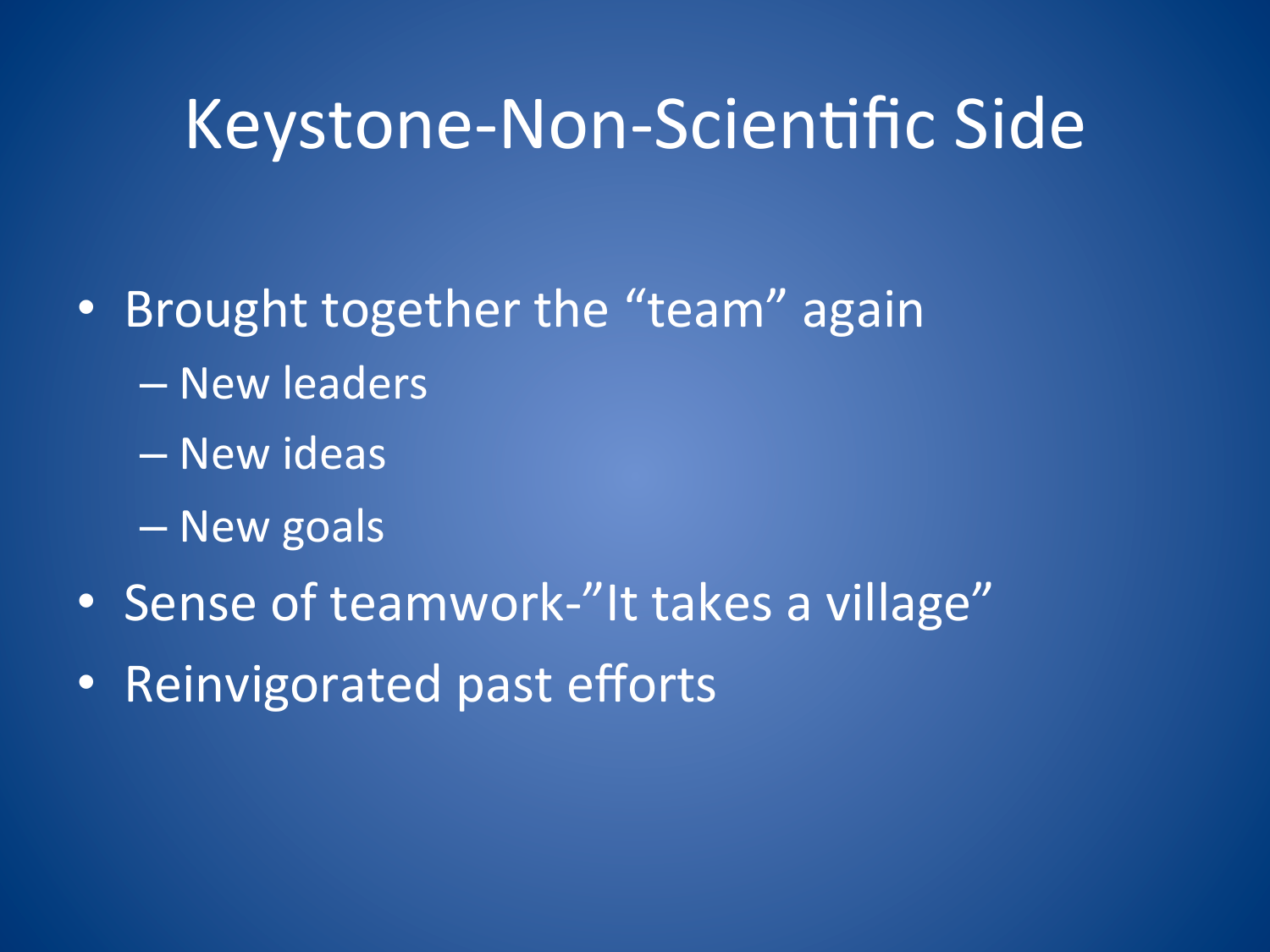#### **ICU Core Measure Compliance 2005**

![](_page_19_Figure_1.jpeg)

Wahl, et al. Surgery 2006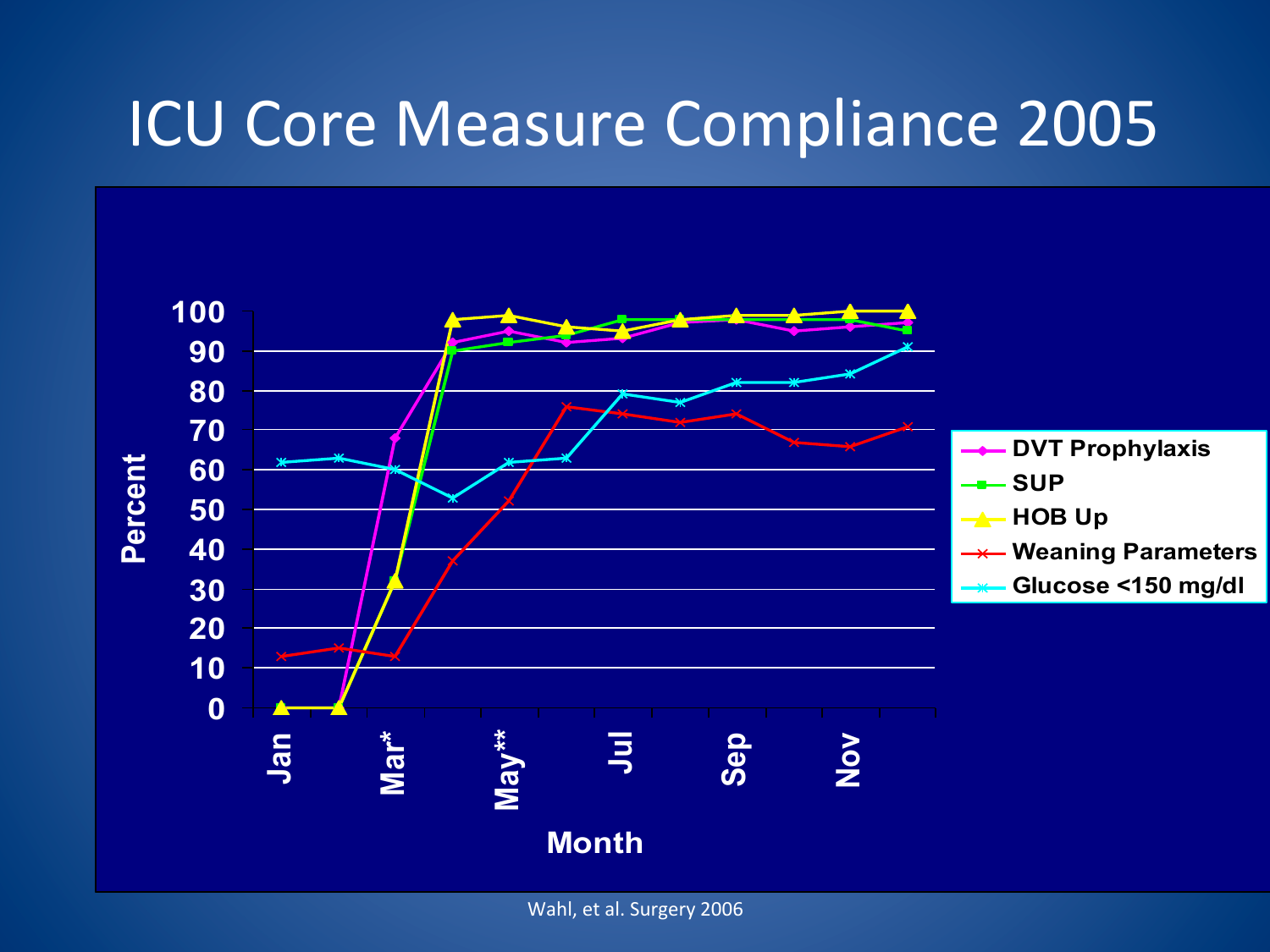# Mean Glucose Over Time Compared to Compliance with Glucose  $\langle$ 150 mg/dL

![](_page_20_Figure_1.jpeg)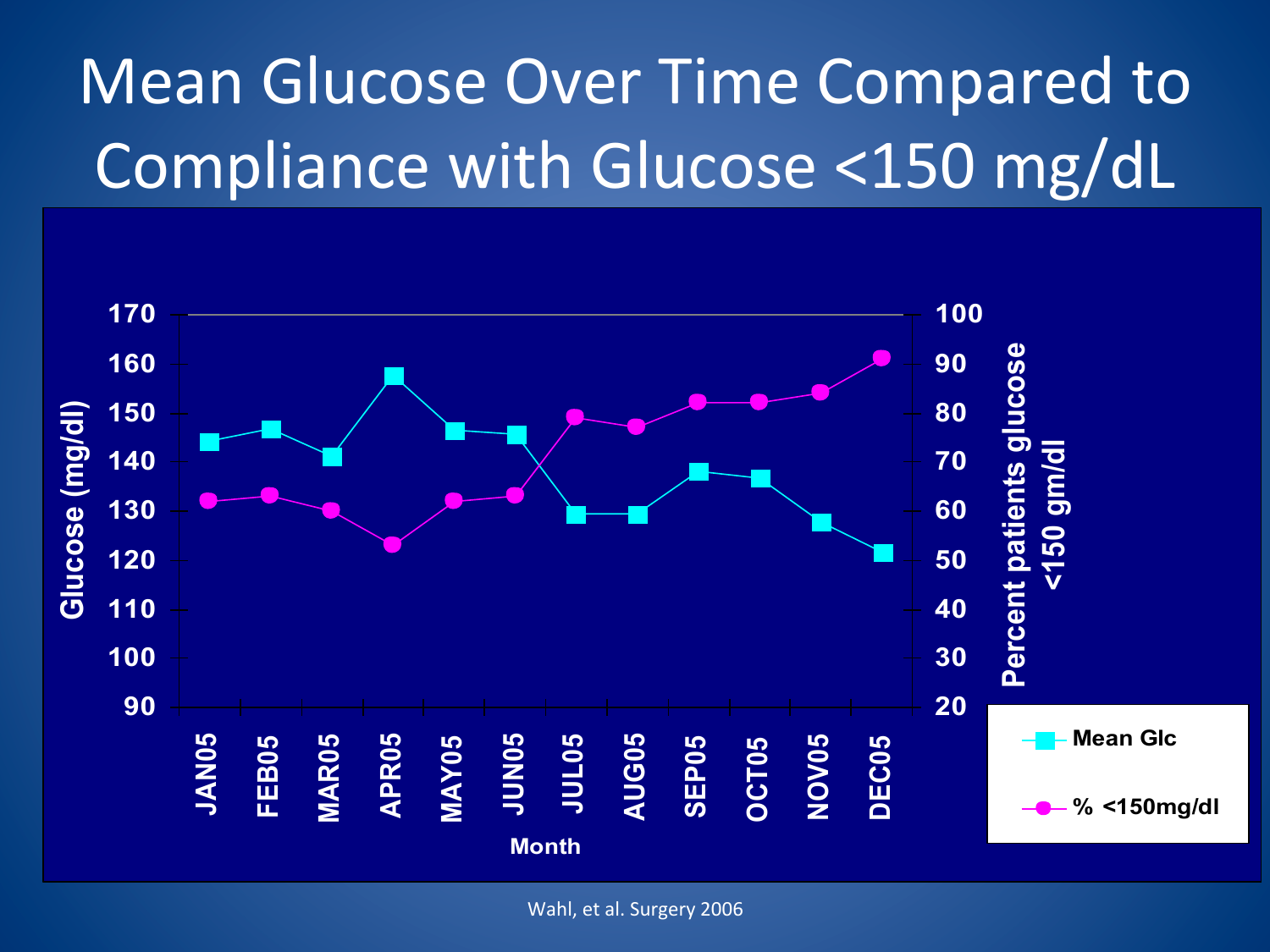# **Highlights of Glucose Control**

- % of patients with all glucose values <150 mg/dl rose from 62% to 91%
- Mean glucose fell from 144 to 122 mg/dl (all values NOT just am values) p<0.01
- Mean number of glucose checks rose from 1.5/patient to a high of 8.2/patient
	- Estimated 19 hours/month (1300 glucose checks/month X 3.8 minutes/check)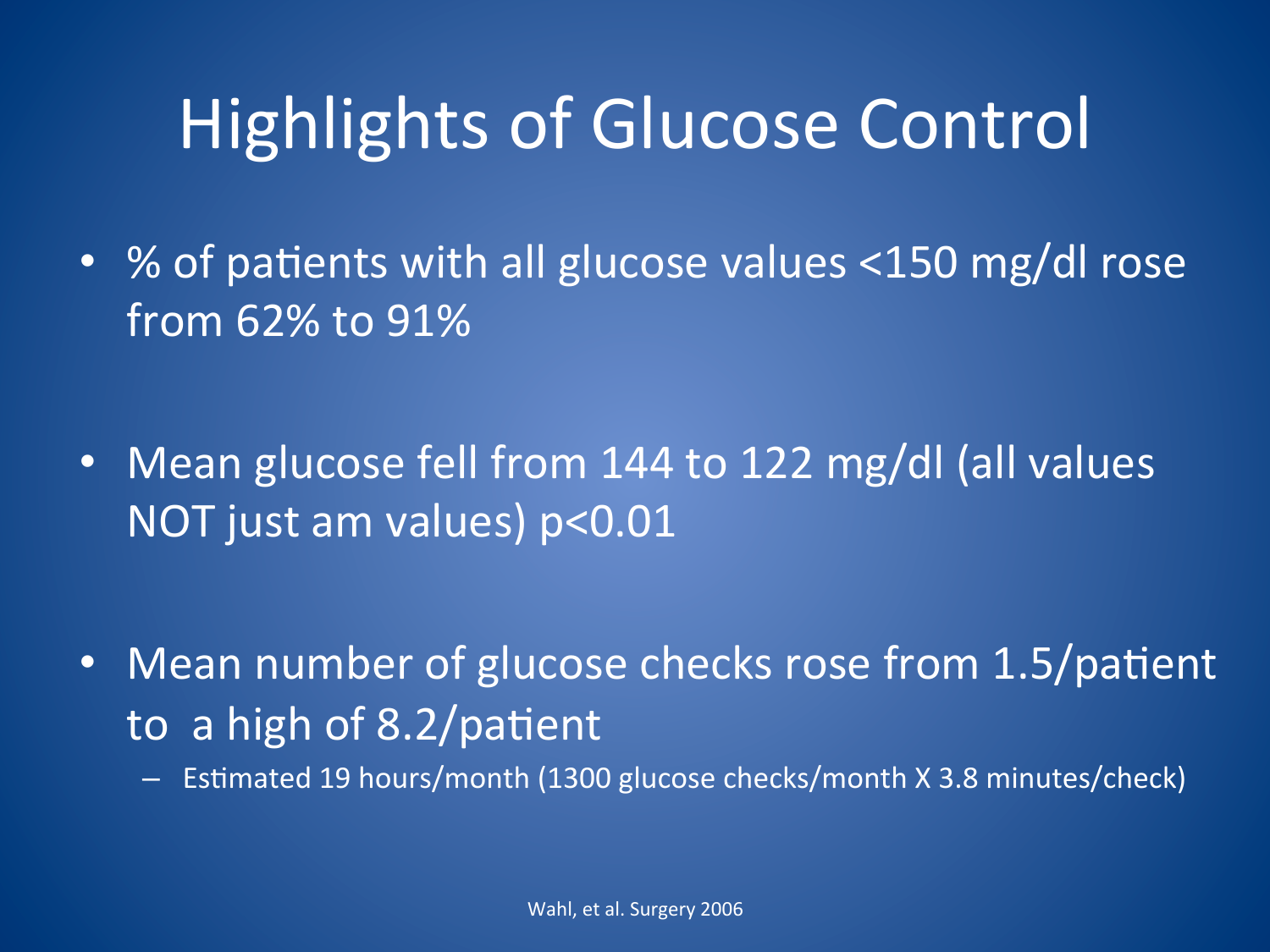# Keystone Study 2005

|                        | <b>Study</b><br>2005 | Pre-<br>study<br>2004 | <b>NNIS</b><br><b>SICU</b> | <b>NNIS</b><br><b>Trauma</b> | <b>NNIS</b><br><b>Burn</b> |
|------------------------|----------------------|-----------------------|----------------------------|------------------------------|----------------------------|
| <b>VAP</b><br>#/1000   | 31                   | 36                    | 9.3                        | 15.2                         | 12                         |
| <b>CRBSI</b><br>#/days | 3.3                  | 5.5                   | 4.6                        | 7.4                          | 7                          |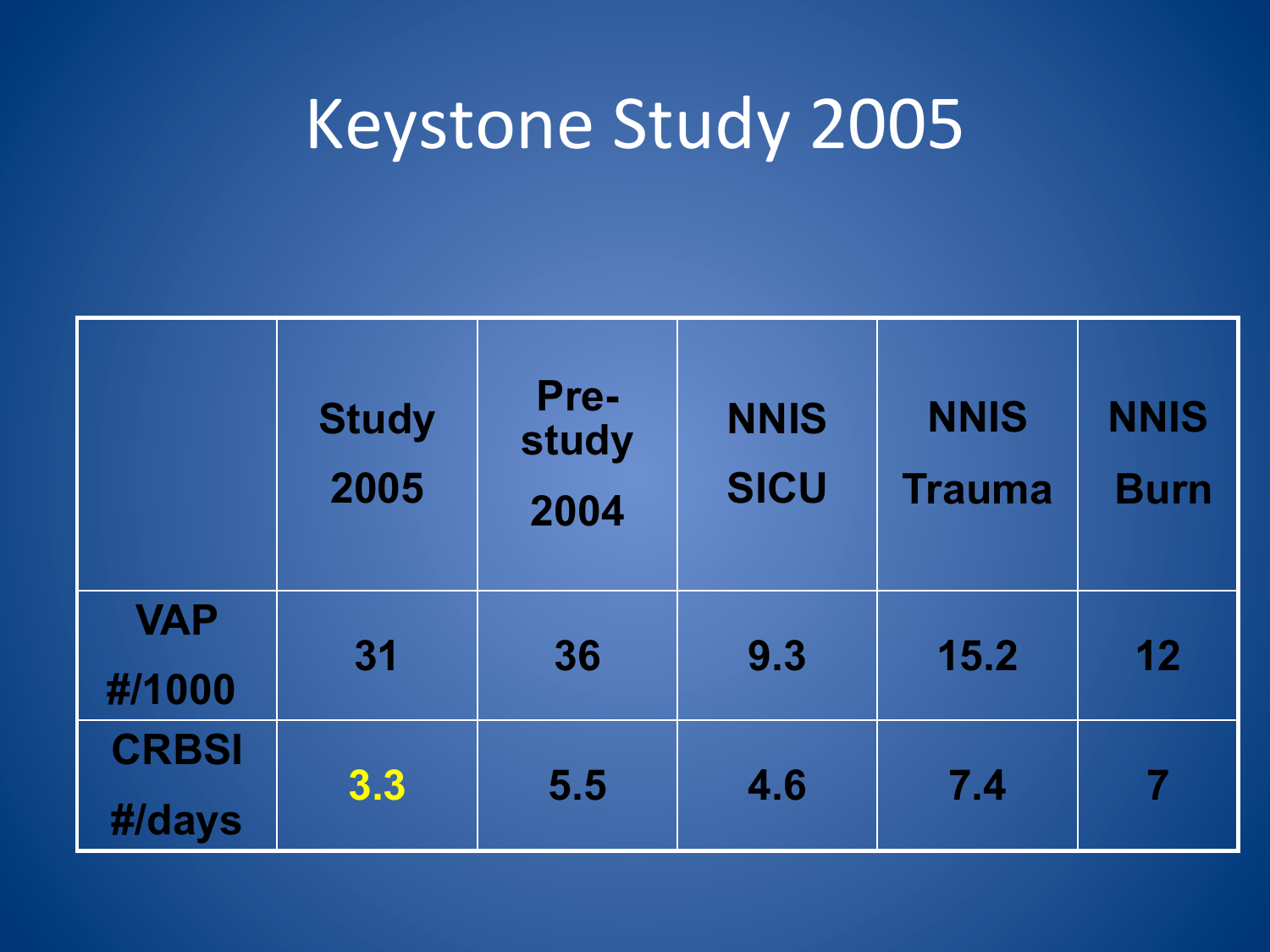# VAP Rates During and First Year after Implementation of Keystone Measures

![](_page_23_Figure_1.jpeg)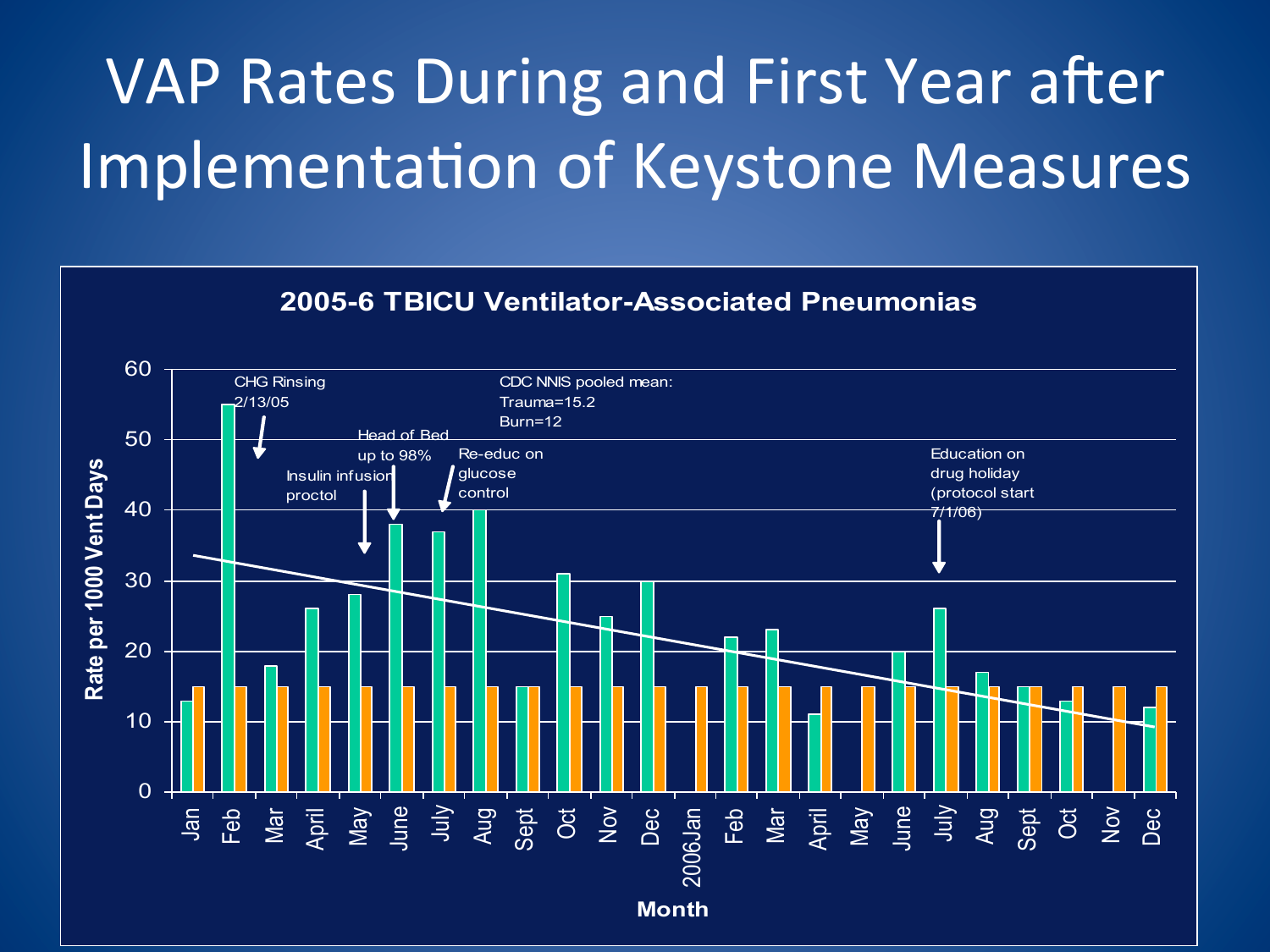## Since Keystone Inception

- BSI AND VAP less than benchmarks
- CVC changes PRN
- Periodic education on rates to staff and reinforcement of goals
- Looking at specifics of the infections
	- Timing and organisms in VAP
	- Organisms in BSI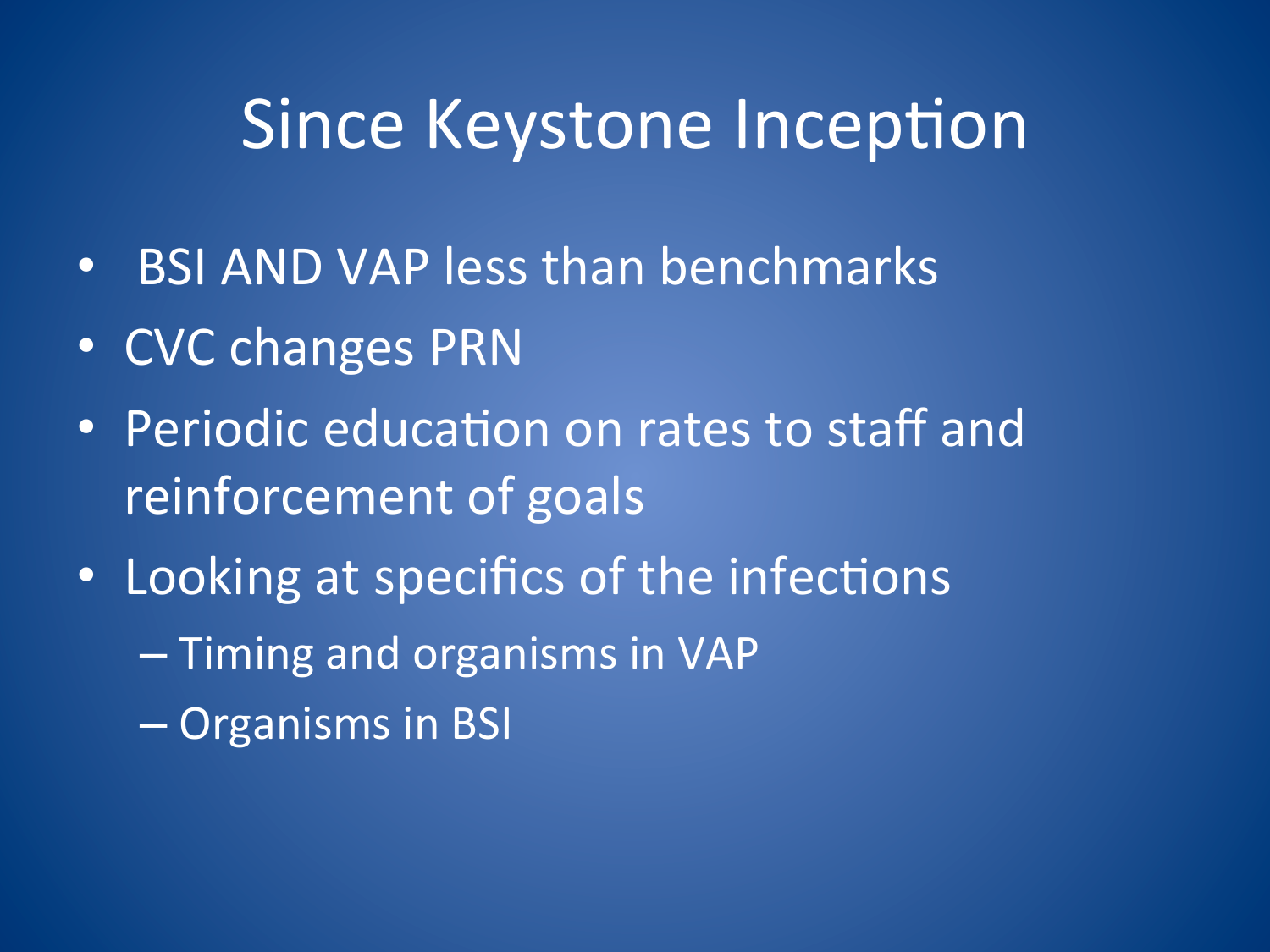# **Sedation Holiday and Weaning Parameter Compliance and VAP Rates**

![](_page_25_Figure_1.jpeg)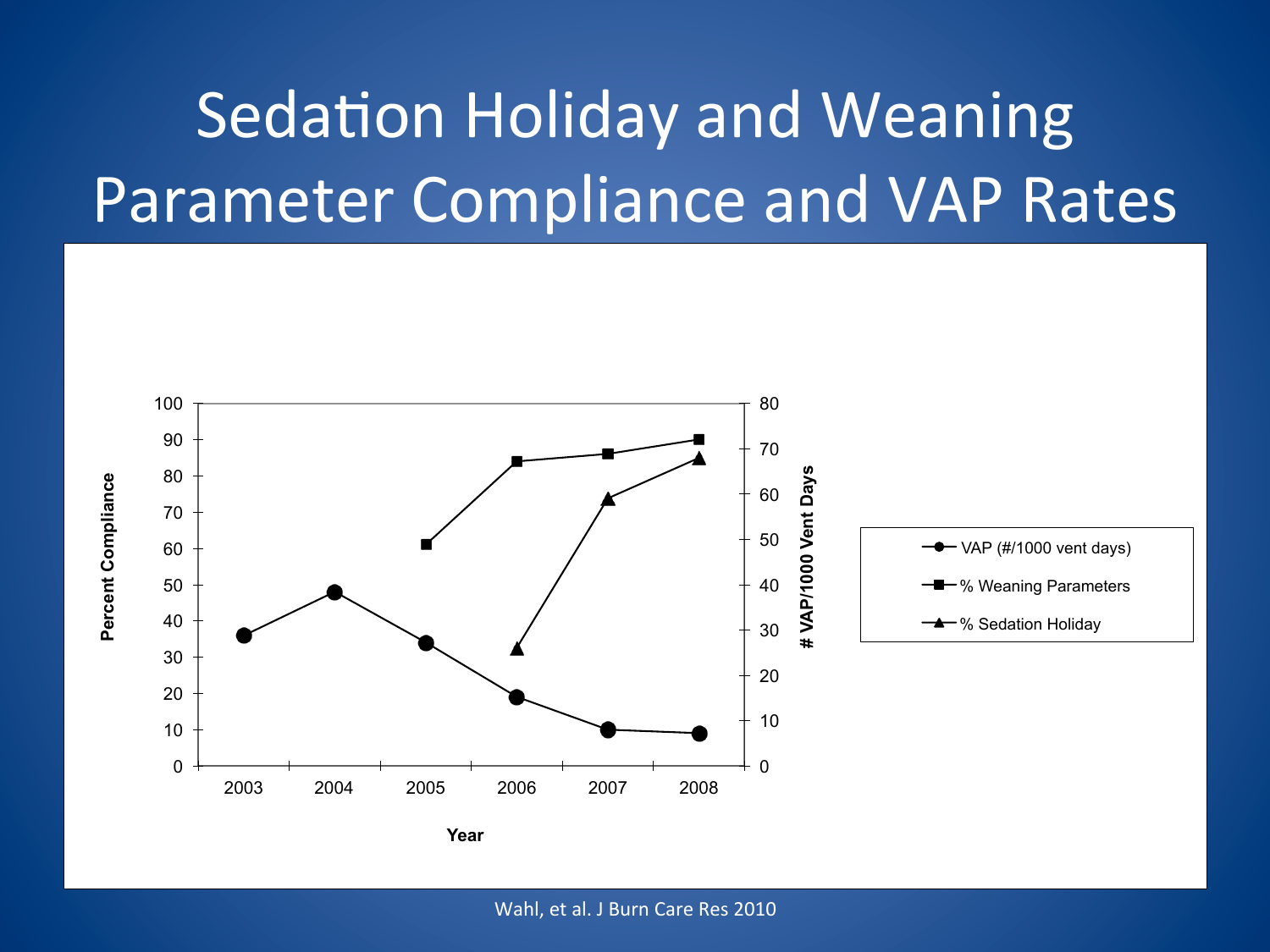#### SUCCESS-BUT NOT A NEVER EVENT!

#### **2002-2009 Trauma Burn Ventilator-Associated Pneumonia Rate**

![](_page_26_Figure_2.jpeg)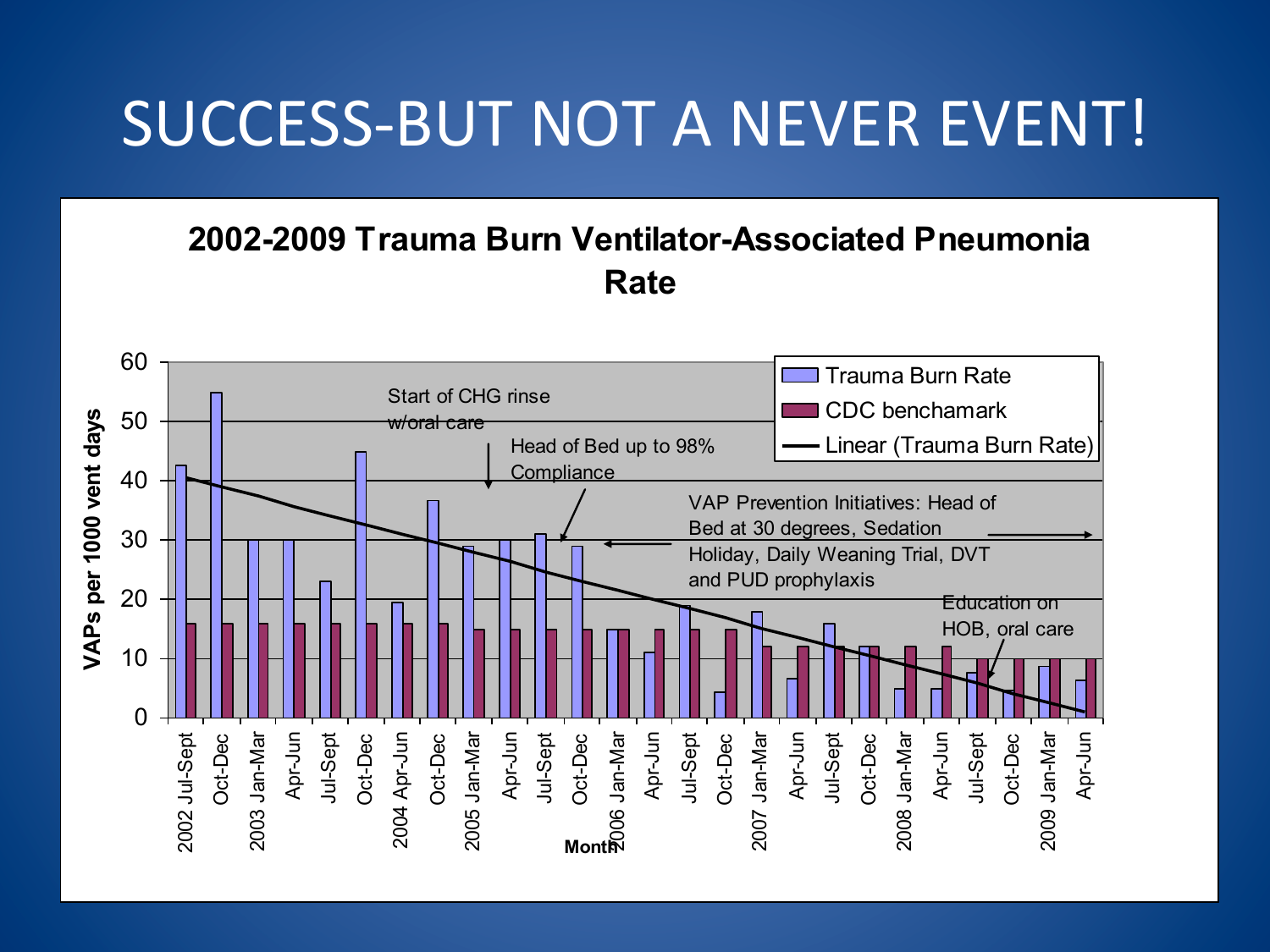#### BSI Over Time By Patient Type

![](_page_27_Figure_1.jpeg)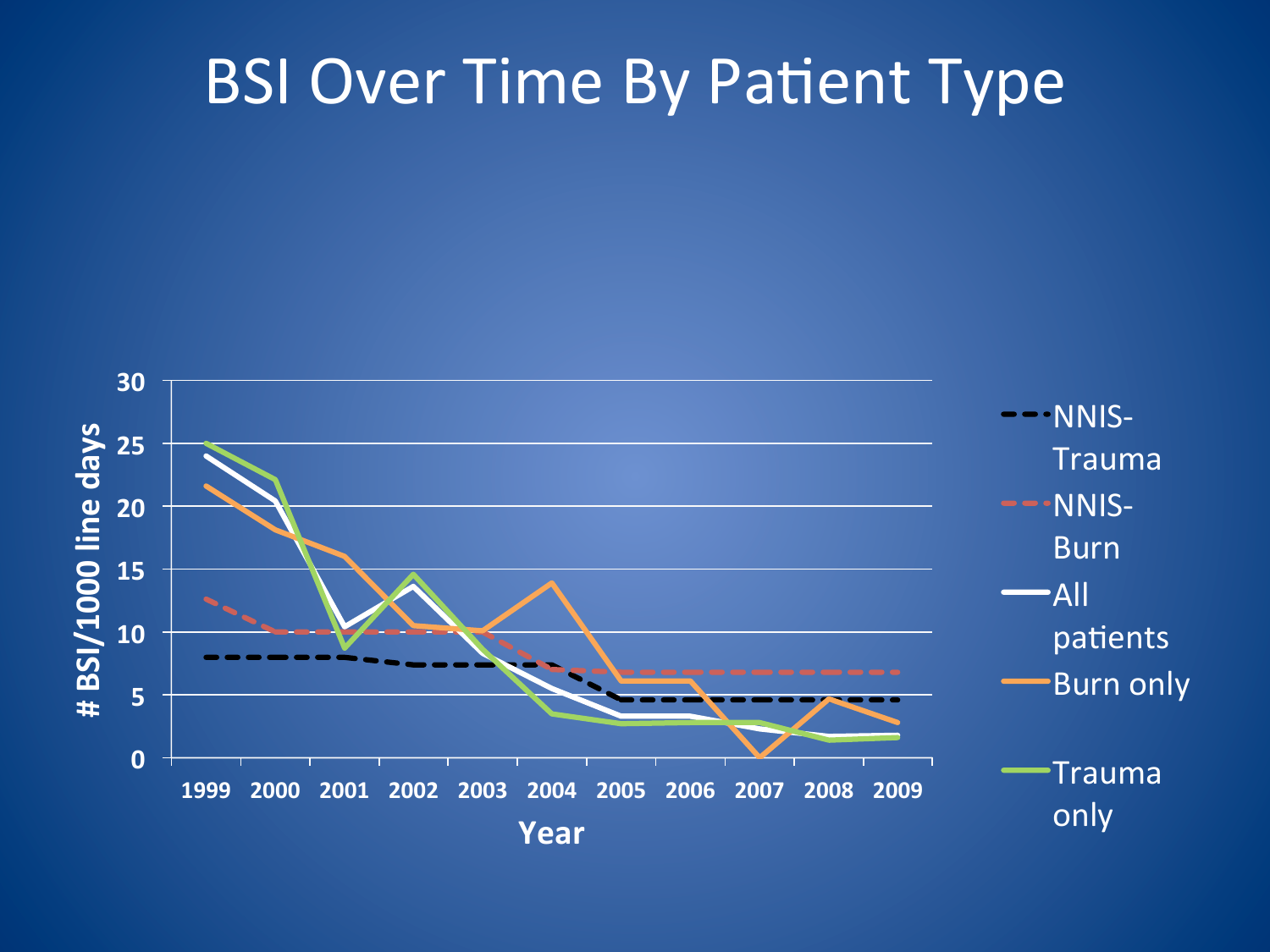# Glucose Values Compared to Bloodstream Infection Rates

![](_page_28_Figure_1.jpeg)

Wahl, et al. J Burn Care Res 2010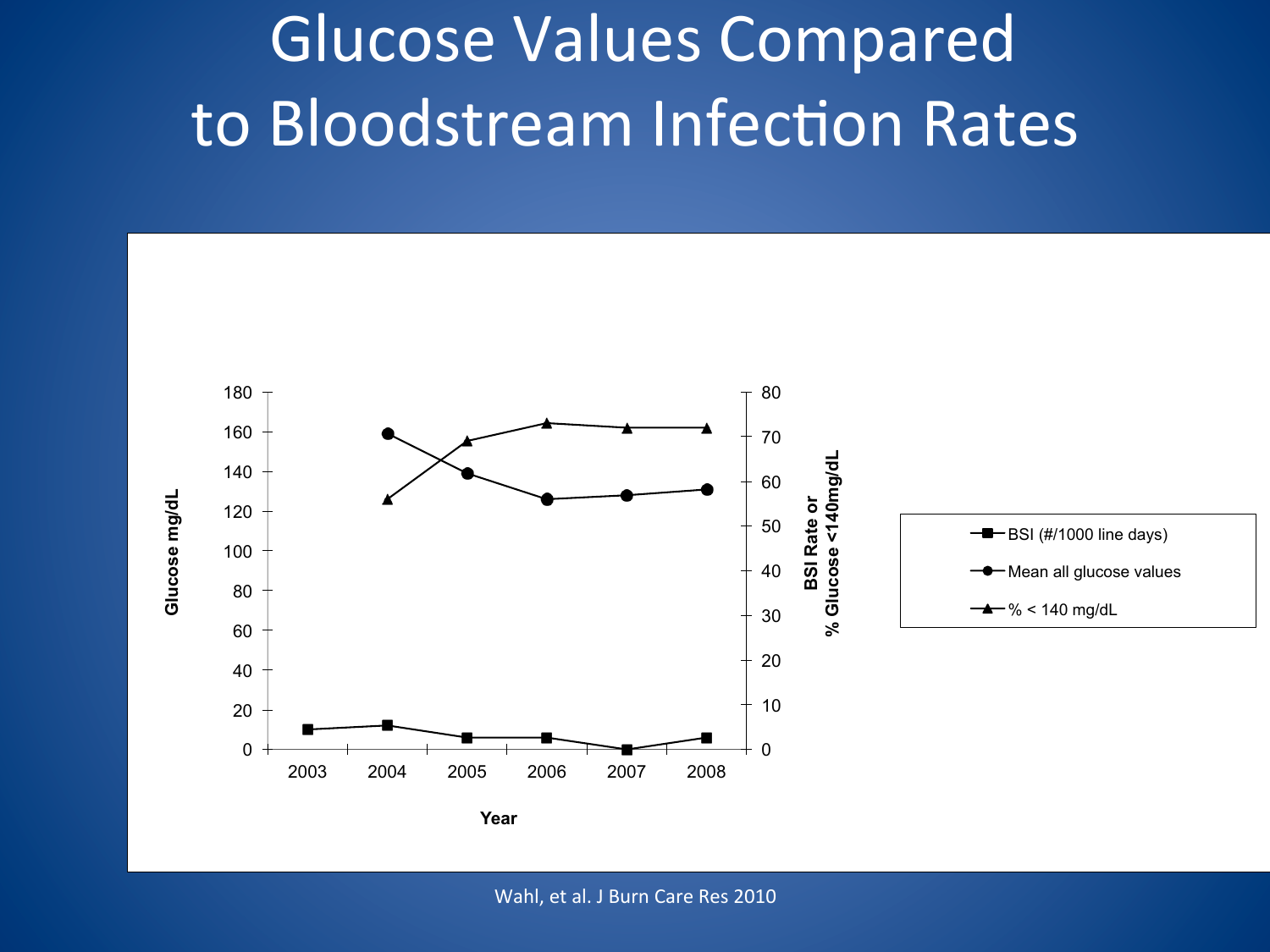# CAN WE GET TO ZERO?

- Have been below NNIS benchmarks for VAP for 10 quarters, BUT NOT ZERO
- Have gone as long as 6 months with no BSI, **BUT NOT ZERO**
- Have gone an entire year with no Burn BSI, **BUT NOT LONGER**

 $\bullet$  WHY?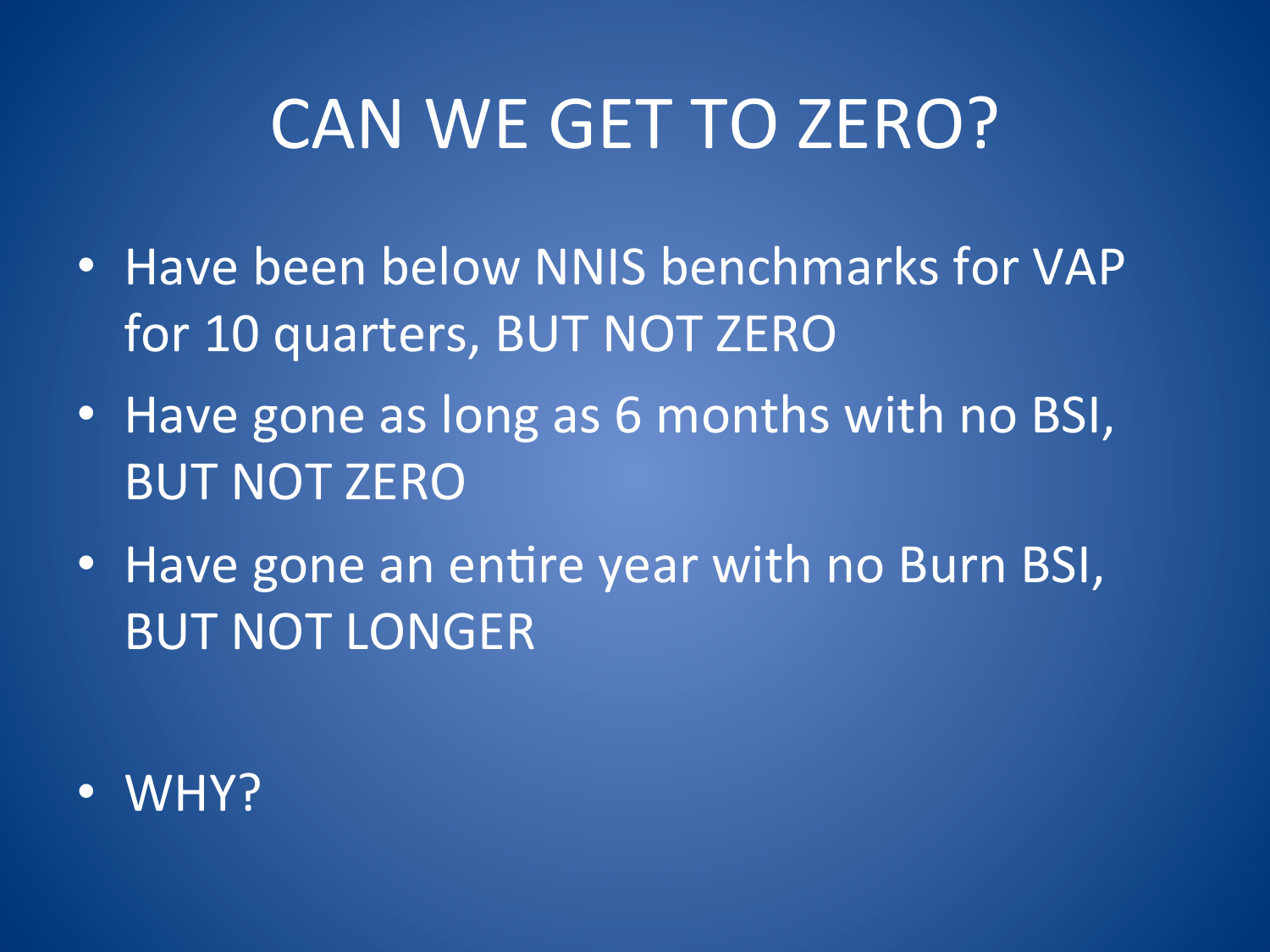# **New Goals: Understanding if We CAN Get to Never**

- Patient/Disease specific factors
	- Emergent intubation
		- Often unprotected airway
		- Often in face of aspiration of blood/oral or gastric contents
		- Often in less than optimal conditions (fields, highways...)
	- Injury to respiratory system
		- Damage to airway epithelium(burns)
		- Pulmonary contusion
		- Hemo or pneumothorax
	- Relatively long period after airway secured spent evaluating patient/stabilizing initial injuries
		- Initial "damage" may not be reversible at time of ICU arrival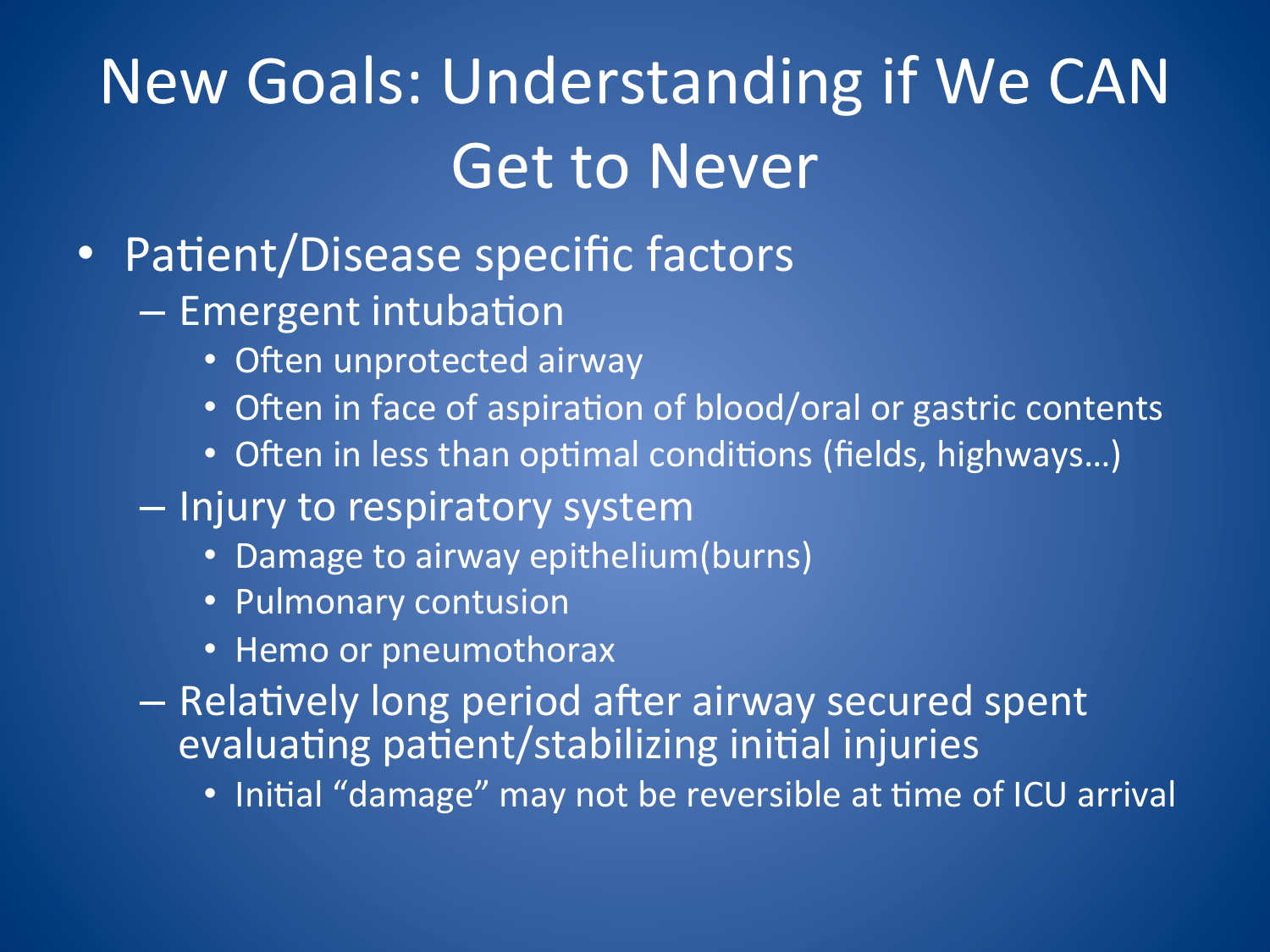The Second Hit: From Injury/ Inflammation to Infection Assessment of our

Bronchoalveolar Lavage (BAL) data

2006-2008-BAL performed for either fever/  $\bullet$ mucous plugs/evaluation of airway after inhalation injury (208 patients):

- 105 patients studied during first 48 hours in ICU

- 58%  $\geq 10^4$  cfu/ml (consistent with pneumonia but not VAP since not on vent 48 hours)
- 32%  $\leq 10^4$  cfu/ml
- . ONLY 10% had no growth!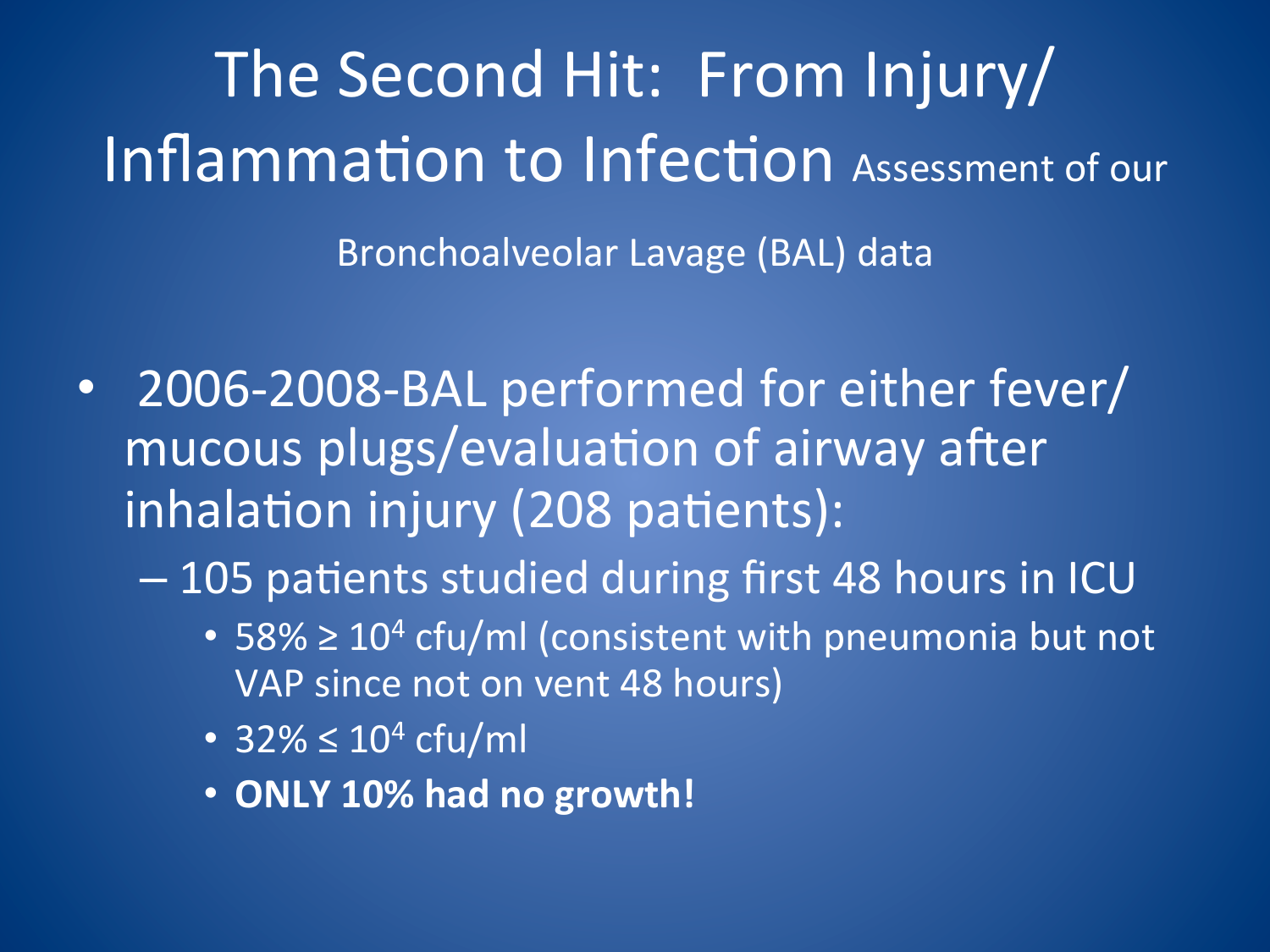# Early Bacterial Growth and Resistant Organisms

| <b>BAL cfu/</b><br>ml       | <b>All Patients in</b><br>first 48 hours<br>$N(\%)$ | <b>No</b><br><b>Growth</b><br>$N(\%)$ | <b>Aspiration</b><br><b>Type</b><br>$N(\%)$ | <b>Resistant</b><br><b>GNR/MRSA</b><br>$N(\%)$ | <b>Other</b><br><b>GNR N</b><br>(%) |
|-----------------------------|-----------------------------------------------------|---------------------------------------|---------------------------------------------|------------------------------------------------|-------------------------------------|
| < 10 <sup>4</sup>           | 44 (42)                                             | 10(10)                                | 23(22)                                      | 5(5)                                           | 6(6)                                |
| $\geq 10^{4}$<br>=pneumonia | 61 (58)                                             | n/a                                   | 36 (34)                                     | 13(13)                                         | 12(11)                              |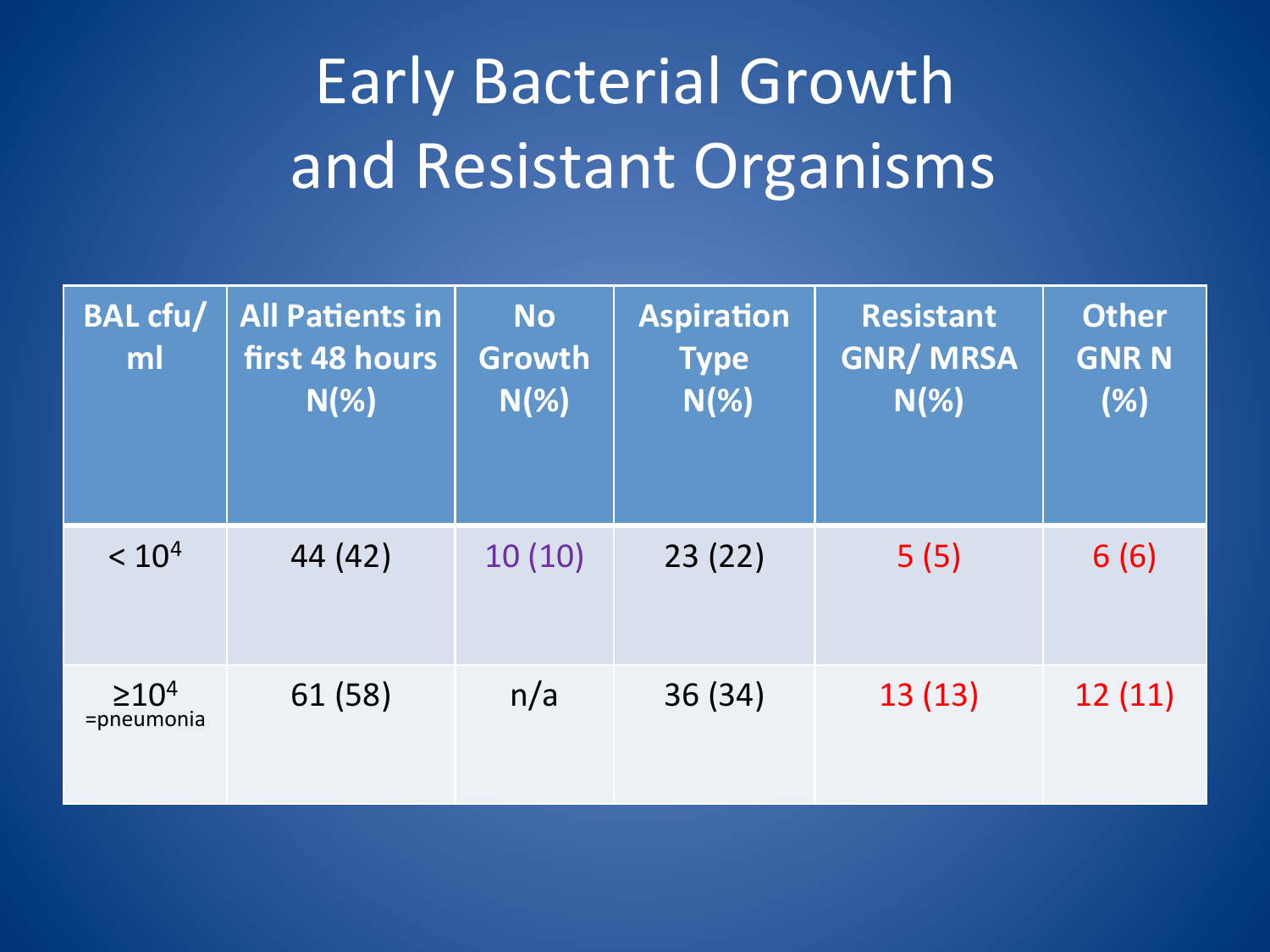## Use of BAL for Diagnosis of VAP

| <b>Group</b>              | N<br>(%)   | <b>R≠L BAL</b>   |                | <b>R=L BAL</b> | <b>Only One Side</b> |
|---------------------------|------------|------------------|----------------|----------------|----------------------|
|                           |            | <b>Aquantity</b> | $\overline{3}$ | 26             | 9                    |
| <10,000 cfu/ml            | 56<br>(27) | ∆Organism        | 15             |                |                      |
|                           |            | ∆Both            | $\overline{3}$ |                |                      |
| $≥10,000$ cfu/ml,         | 60<br>(29) | <b>Aquantity</b> | 10             | 30             | 10                   |
| <48 hours on vent         |            | ∆Organism        | $\overline{7}$ |                |                      |
| (pneumonia)               |            | $\Delta$ Both    | $\overline{3}$ |                |                      |
|                           |            | <b>Aquantity</b> | 14             | 33             | 13                   |
| ≥10,000 cfu/ml,<br>$+VAP$ | 76<br>(36) | ∆Organism        | 11             |                |                      |
|                           |            | ∆Both            | 5              |                |                      |
| No Growth                 | 16<br>(8)  |                  |                | 13             | 3                    |
|                           | 208        | <b>Aquantity</b> | 27             | 102            | 35                   |
| <b>TOTAL</b>              |            | ∆Organism        | 33             |                |                      |
|                           |            | ∆Both            | 11             |                |                      |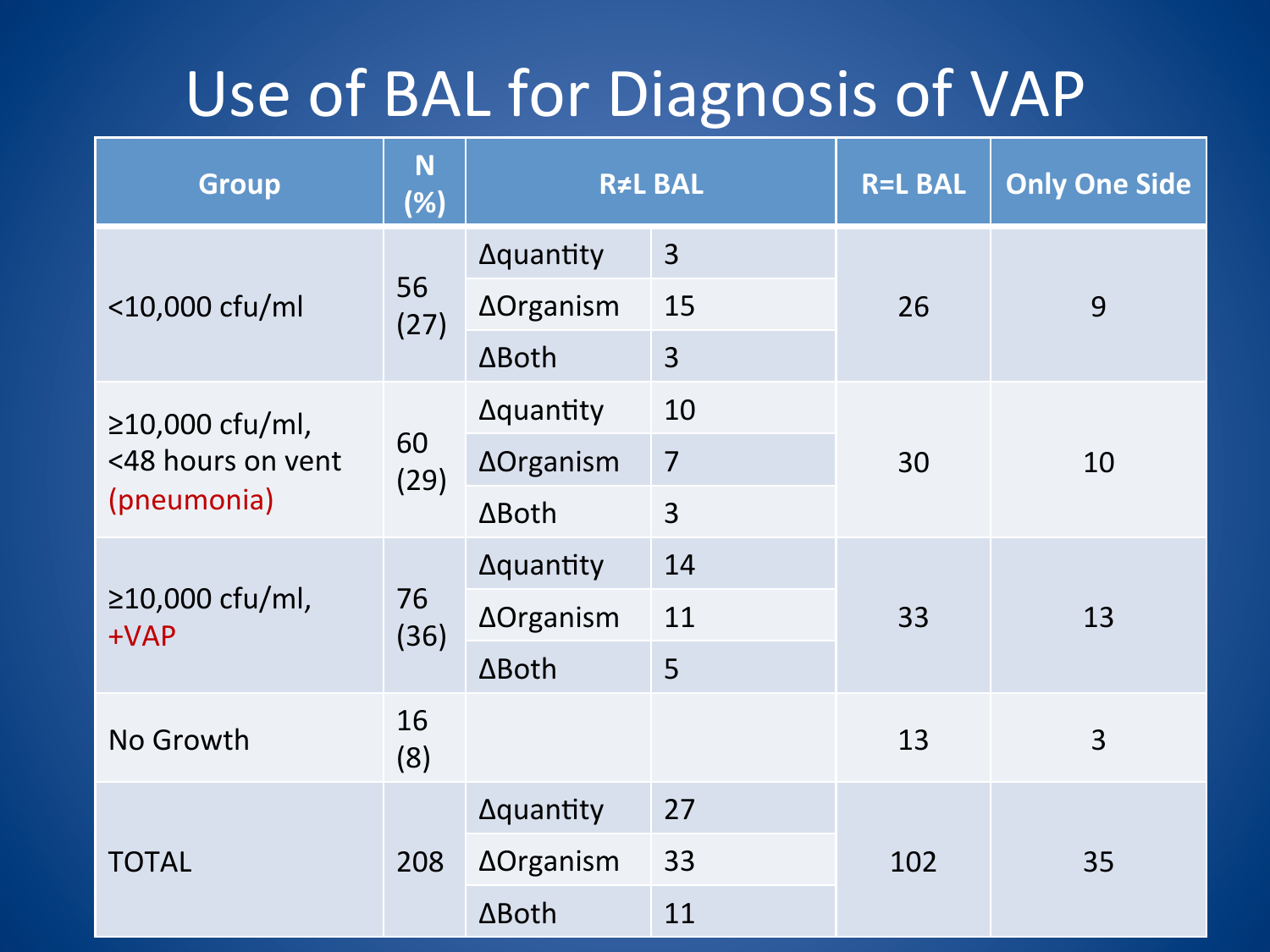## **What Does This Mean**

- Prior to anything done by the ICU, patients have bad bugs and often an early pneumonia - Patient injury definitely has a role
	- Should we treat earlier?
		- Risk of resistance goes up with unnecessary antibiotics
		- Can not predict who will clear and who will worsen
	- Other therapies
		- Need to understand progression of disease (from the nose/oropharynx/lack of ciliary clearance??)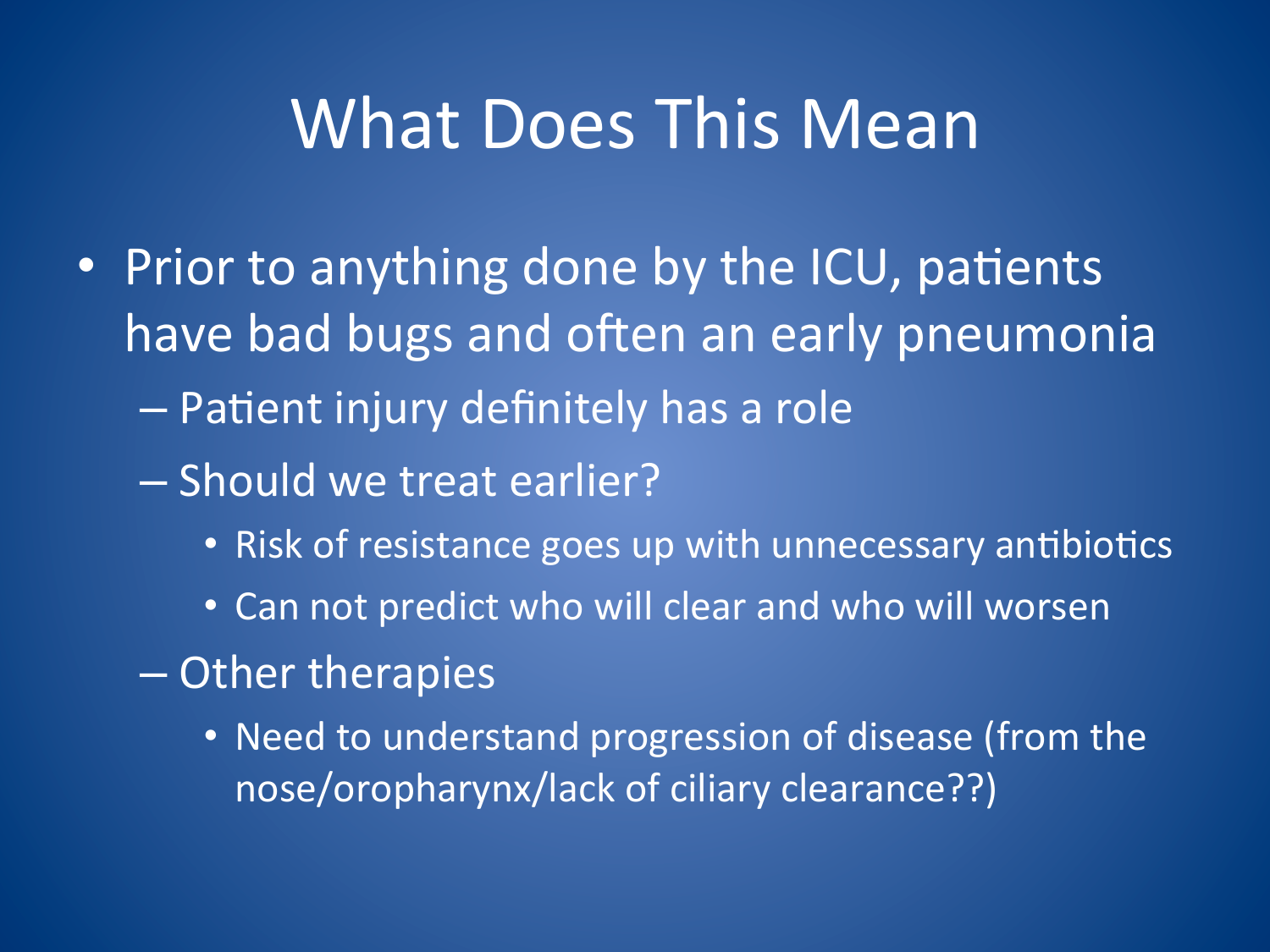# What is the impact of BSI and VAP?

- Increase costs!
- Debate as to whether mortality really goes up with catheter BSI vs just marker for severity of disease (as opposed to bacteremia from other sites which is associated with mortality)
- Many (not all) studies have shown that mortality does appear to go up with VAP-but no randomized, prospective trials!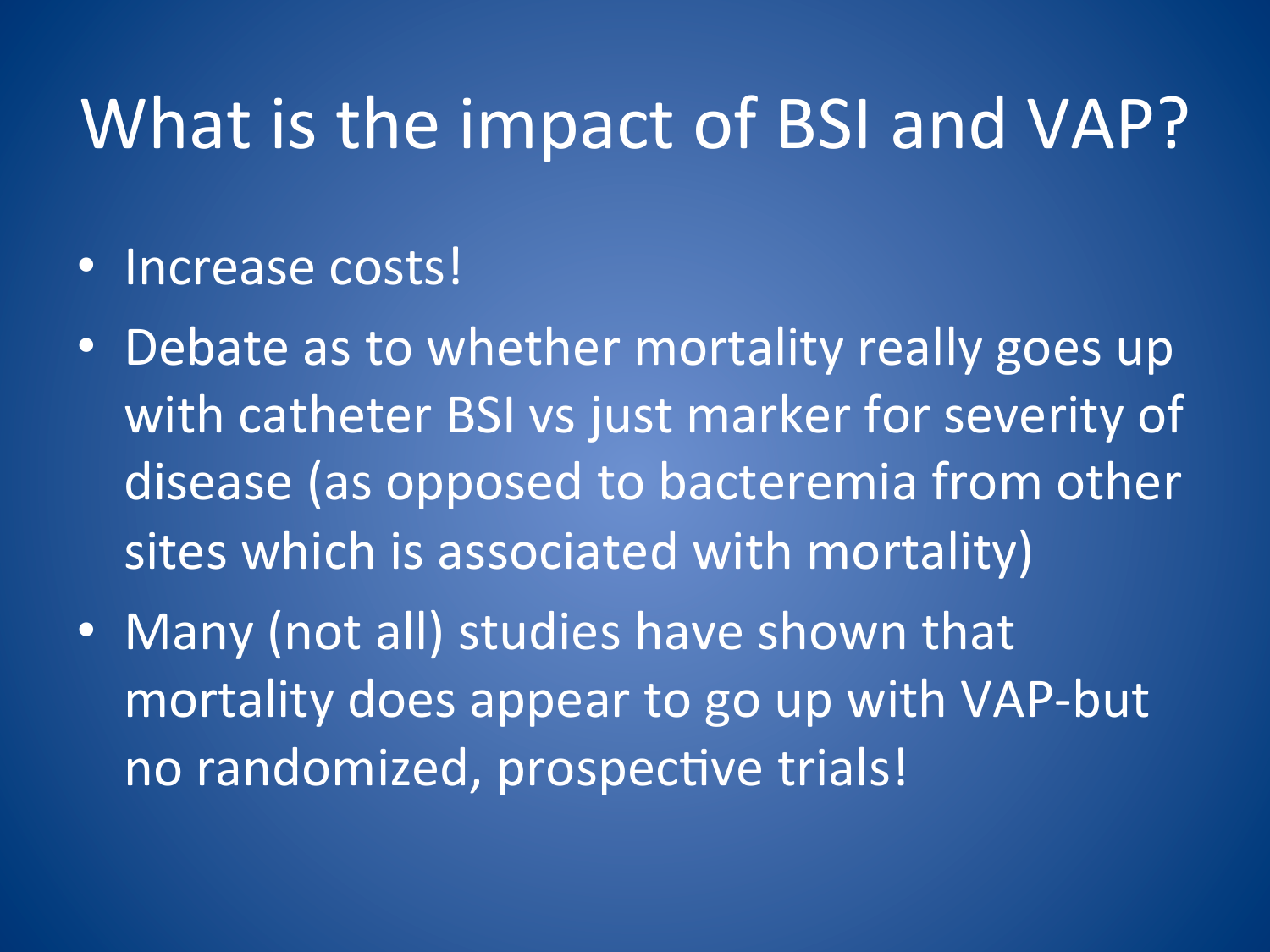## **Failure to rescue**

- Recognized in general surgery patients with complications and now trauma patients with complications
	- Mortality not necessarily related to the complication, but the failure to rescue the patient from the complication
		- Better performing centers had lower mortality but not necessarily lower complications
		- Should we be focusing on the complication or the rescue from the event or both?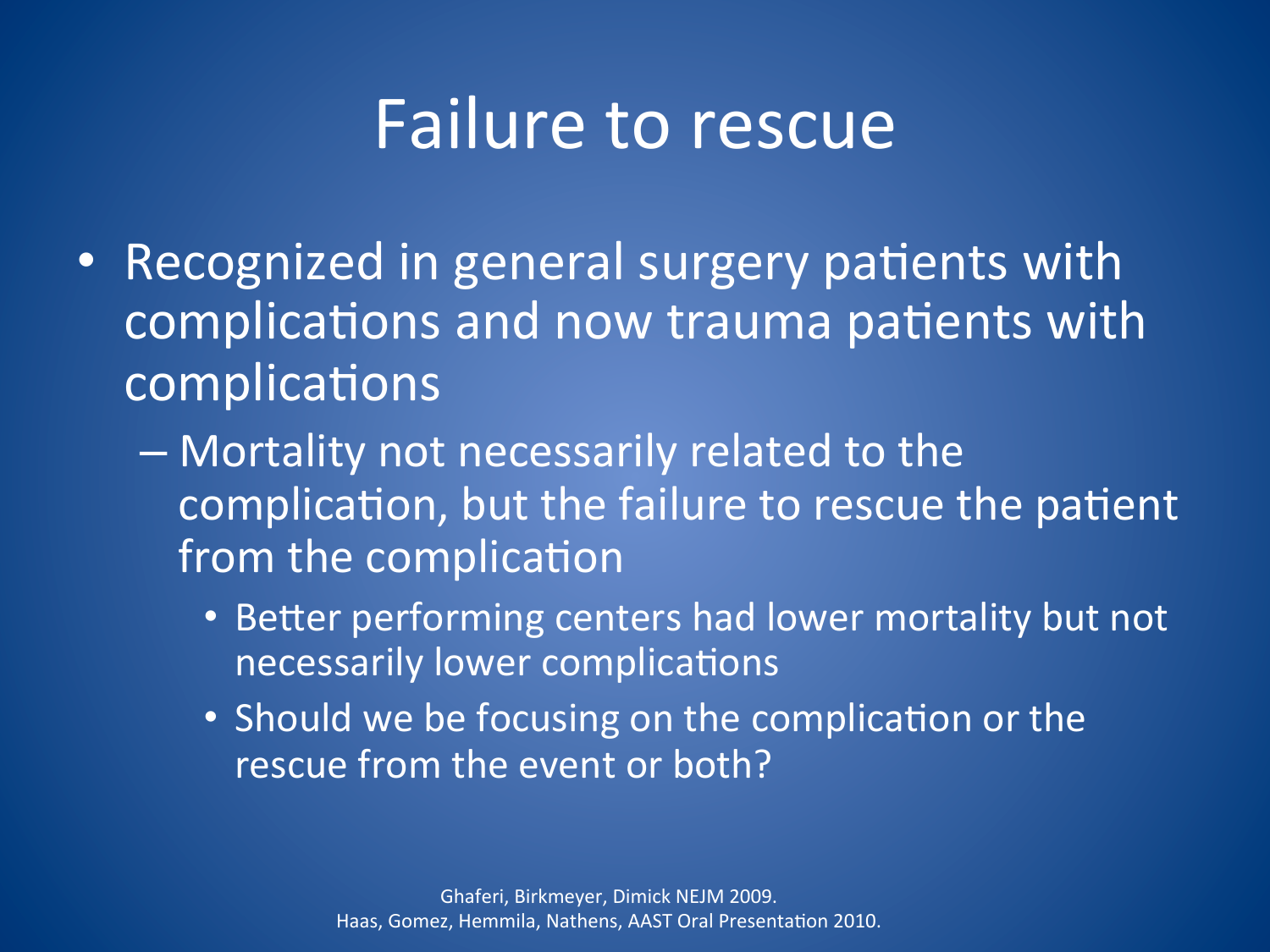# Will Never Ever Happen?

- Not sure we can get to never or zero for some complications but applying best practices does help for some types of complications
- It takes a team to accomplish meaningful change
- $\cdot$  It takes time and constant review of the process (dynamic not static)